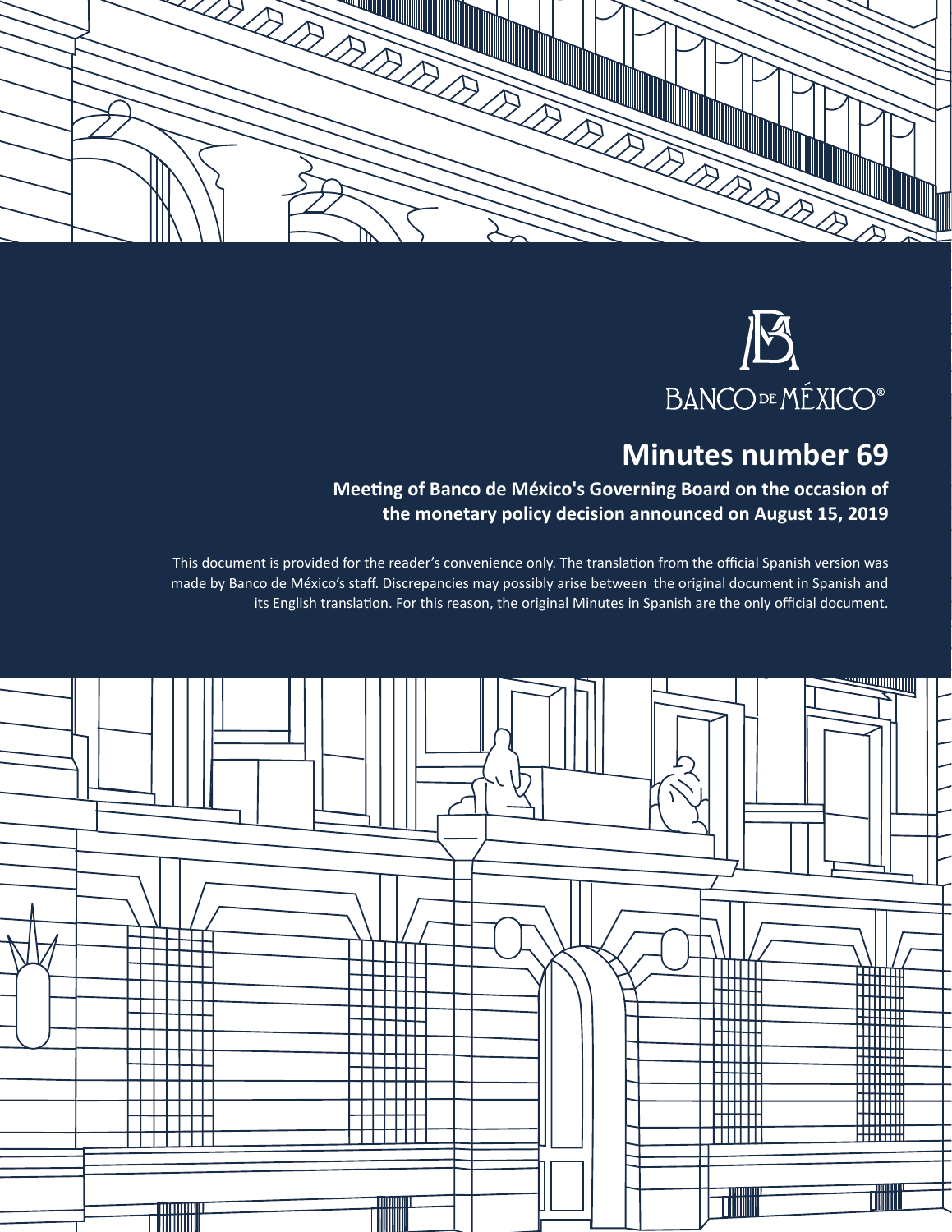#### **FOREWARNING**

This document is provided for the reader's convenience only. The translation from the official Spanish version was made by Banco de México's staff. Discrepancies may arise between the original document in Spanish and its English translation. For this reason, the original Spanish version is the only official document.

# **1. PLACE, DATE, AND PARTICIPANTS**

**1.1 Place:** Av. Cinco de Mayo street no.2, 5<sup>th</sup> floor, Col. Centro, Mexico City.

**1.2. Date of Governing Board meeting:** August 14, 2019.

## **1.3. Participants:**

Alejandro Díaz de León-Carrillo, Governor. Irene Espinosa-Cantellano, Deputy Governor. Gerardo Esquivel-Hernández, Deputy Governor. Javier Eduardo Guzmán-Calafell, Deputy Governor. Jonathan Ernest Heath-Constable, Deputy Governor.

Arturo Herrera-Gutiérrez, Secretary of Finance and Public Credit.

Gabriel Yorio-González, Undersecretary of Finance and Public Credit.

Elías Villanueva-Ochoa, Secretary of the Governing Board.

Prior to this meeting, preliminary work by Banco de México's staff analyzing the economic and financial environment, together with the developments in inflation and the determinants and outlook for inflation, was conducted and presented to the Governing Board (see annex).

# **2. ANALYSIS AND RATIONALE BEHIND THE GOVERNING BOARD'S VOTING**

All members noted that during the second quarter of the year the world economy decelerated, reflecting the lower growth of the main advanced and emerging economies. In this sense, most members added that this deceleration has been widespread and greater than anticipated. The majority mentioned that there were tensions between the U.S. and other economies, related both to trade as well as to issues associated with migration, technology and exchange rate policy. They emphasized that the areas most affected by this environment are world trade, manufacturing production, investment and business confidence, and that the outlook for growth for the world economy for 2019 and 2020 has been revised downwards once more.

Most members highlighted that risks to global growth have increased and thus the balance of risks has deteriorated. The majority highlighted that among the main risks those that stand out are: i) an escalation of trade disputes; ii) a disorderly Brexit; and, iii) political and geopolitical risks. As an additional risk, one member also considered episodes of financial stress in emerging economies, while another added the possibility of a sharp slowdown of the Chinese economy.

Delving into advanced economies, one member mentioned that in the United States industrial production, exports as well as imports have remained relatively stagnant since late 2018. He/she added that this has already started to be reflected in job creation, although this indicator still remains at satisfactory levels. Another member considered that economic activity in that country has started to be affected by the escalation of trade tensions, especially in manufacturing activity and in corporate investment. Some members pointed out that different indicators suggest the possibility of an economic deceleration which, in an extreme case, could become a recession. Regarding the euro area, one member indicated that GDP growth in the first semester has been lower than in previous years and that business confidence indicators and the Purchasing Managers' Index (PMI) continued to worsen, highlighting the case of Germany.

Most members noted the absence of widespread inflationary pressures worldwide and pointed out that this has been partly a consequence of the weakening of economic activity and of lower commodity prices, highlighting one of them, the case of energy products. Most members mentioned that as to the main advanced economies, both headline and core inflation continue to be below their respective central banks' targets. In this regard, one member emphasized that such indicators are expected to remain below their target levels for a prolonged period. In this sense, most members added that inflation expectations remain weak and have even deteriorated in some of these economies. One member stated that differences between goods' and services' inflation continue to be present, with the latter sector continuing to expand, and thus strengthening the labor market. He/she added that this situation has been characterized by an absence of inflationary pressures, despite the increases observed in recent wage revisions. The same member analyzed the different factors that have kept inflation structurally low and with a lesser response to the lower labor slack in advanced economies. In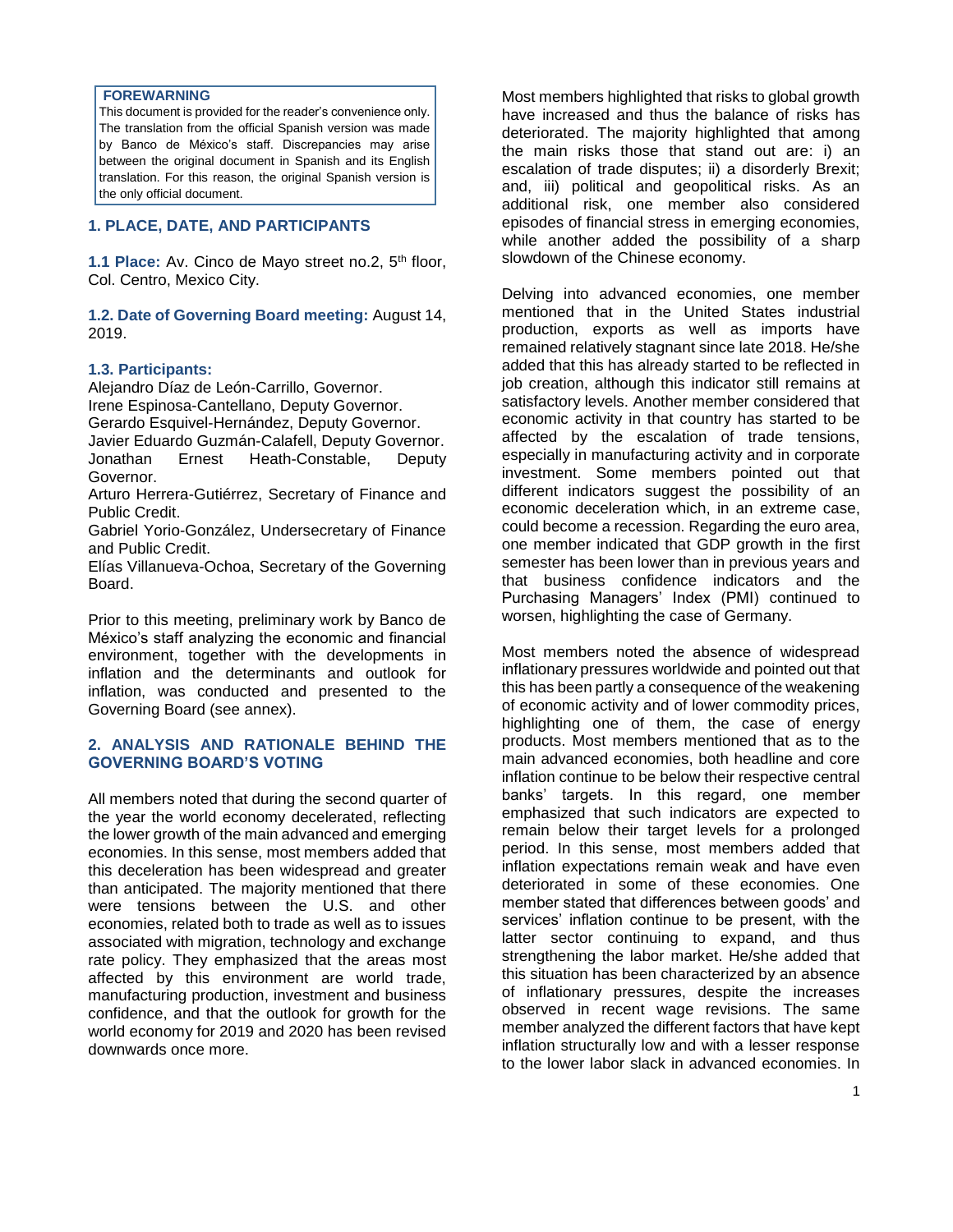this respect, he/she mentioned technological change and the incorporation of countries with an abundant labor force into globalization, arguing that this has contributed to greater productivity gains and to more competitive markets and, thus, to lower inflationary pressures. Regarding inflation in emerging economies, another member mentioned that the absence of inflationary pressures is evidenced by the downward trend followed by core inflation in these economies.

All members noted that, given an environment of greater uncertainty, global economic slowdown and lower inflationary pressures –in most cases at levels below their targets– a large number of central banks have adopted more accommodative monetary policy stances. One member highlighted that some central banks have cut their reference rates in magnitudes even greater than expected and other member emphasized the major change in the direction followed by monetary policy worldwide over the last eight months. Most members mentioned that central banks in advanced economies are assessing the possibility of implementing additional nonconventional measures. As for the US Federal Reserve, all members indicated that in its July meeting it cut its target range for the federal funds rate by 25 basis points (bps) and brought forward the end of its balance sheet reduction. One member highlighted that this occurred under conditions of greater uncertainty. Some members underlined that in its communications the US Federal Reserve made it clear that this adjustment does not imply the beginning of an easing cycle, although the possibility of future adjustments, if required, was not ruled out. One member added that market expectations continue to differ from the statements by some Federal Reserve officials, and another member emphasized that despite the strength of the economy and the labor market, the Federal Reserve cut its rates in a preventive way. In this sense, one member pointed out that markets envisage a further reduction of 50 and 25 basis points in 2019 and 2020, respectively. Meanwhile, all members mentioned that although the European Central Bank left its policy rate unchanged, it modified its forward guidance about the trajectory of interest rates towards a more accommodative policy stance and announced that it would consider additional monetary easing measures. Some members mentioned that various emerging economies have also adopted monetary policy easing measures, emphasizing the cases of Brazil, Chile, Russia, South Korea and India among a large list of countries. One member considered that the central

banks of emerging economies that have not modified their interest rates, have tightened their monetary policy stances in relative terms. Another member argued that the observed cuts have generated concern among analysts regarding the beginning of a possible currency war.

Most members mentioned the presence of volatility episodes in international financial markets, associated with US-China tensions and with the greater-than-anticipated deceleration of some economies. One member pointed out that risk aversion sentiment and the search for safe haven assets over the last weeks led to significant falls in stock markets, a reduction in bond yields in advanced economies, which reached historically low levels, and to a widespread appreciation of the US dollar. Another member mentioned the decrease in interest rates for all maturities, both in advanced and emerging economies. Another member stressed that, given the outlook of a greater monetary policy easing, risk premia of most countries remained unchanged or decreased. Another member mentioned that in the case of the U.S., considerable downward adjustments have been observed in the yield curve of Treasury bonds in all maturities. In addition, he/she argued that the recent performance of markets, given the escalating trade tensions, has had considerable impacts, especially across countries and regions integrated to world trade and with episodes of volatility in emerging markets. As to capital flows to these economies, some members emphasized that, although investment flows to their debt markets continue registering inflows, stock markets have been accumulating outflows for 16 consecutive weeks. One member stressed the negative implications of outflows from the equity market for the valuation of currencies and other assets of these economies.

Most members pointed out that risks that could affect global financial markets persist. In addition to the risks to global growth mentioned above, one member highlighted the possibility of periods of political instability in Italy, and other countries. In this regard, another member stressed that, given the intensification or materialization of some of these risks, the main economies' central banks may be expected to take action to improve global financial conditions, just as it has happened during 2019. Therefore, he/she considered that, despite the global uncertainty, the balance of risks for global financial markets remains stable. In contrast, another member indicated that the foreseen scenario of a greater loosening in financing conditions implies the risk of monetary stimulus measures being of a lesser magnitude than anticipated or insufficient to contain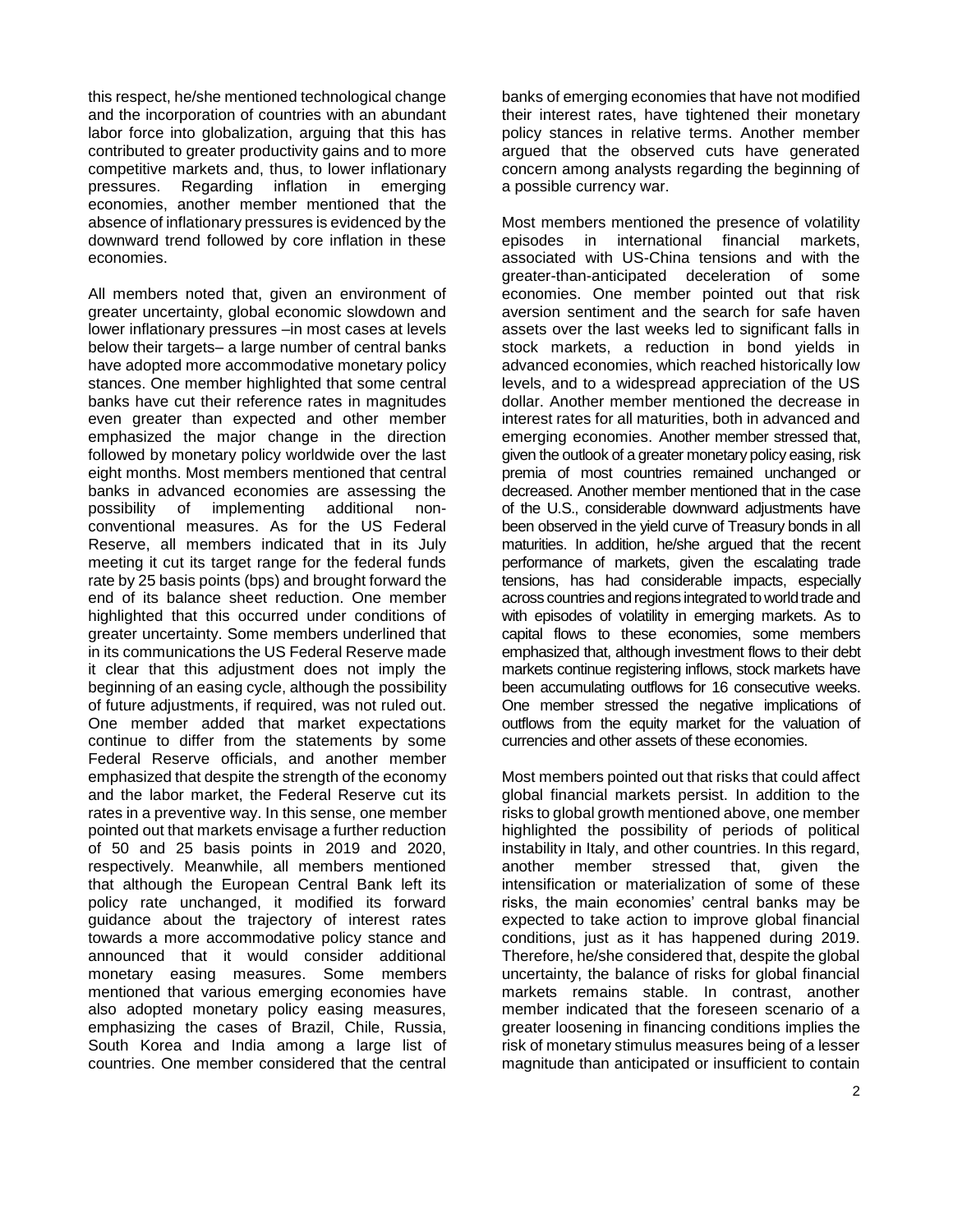a greater-than-expected deceleration of economic activity. He/she also mentioned the greater challenges to financial stability that could result from a longer period of global monetary policy easing.

As for emerging economies, one member indicated that these are also subject to different idiosyncratic risk factors and that, in some cases, for example in Mexico, such factors have reinforced the impact of the lower growth trend worldwide, as well as the uncertainty that has hindered investment. He/she pointed out that the current environment affects these economies in two ways. On the one hand, he/she mentioned the slowdown of world trade and lower commodity prices, which imply a deterioration in the terms of trade and give rise to lower economic growth and lower inflationary pressures. On the other hand, he/she stated that such economies can be affected by episodes of portfolio rebalancing towards lower-risk assets, thus putting pressure on their currencies, risk premia and interest rates. As a consequence, the environment they face is complex and uncertain.

All members mentioned that the latest information suggests that during the second quarter of 2019, the stagnation that economic activity in Mexico had been showing in the previous quarters continued. One member specified that the GDP flash estimate for this quarter registered its first negative annual rate since late 2009 and that the average quarterly rate of the last five quarters is 0.04%. Some members specified that the deceleration was greater than anticipated. One member pointed out that it was greater than that suggested by the weak global economy and another member added that it is worrisome that this has taken place in a context where the US economy is growing above potential. One member mentioned that timely indicators suggest the possibility of a downward revision to the quarterly growth figures for the second quarter of the year. He/she stressed the weakening of the economic cycle, given that different indicators estimated by INEGI, such as the Coincident and Leading Composite Indicators System (SICCA, for its acronym in Spanish) and the Coincident Indicator of the Cyclical Indicators System (SIC, for its acronym in Spanish) reached their lowest level in May 2019, and noted that this weakening applies to most components of these indicators, which is consistent with a situation of recession. He/she added that during the last nine months the negative gap widened with respect to its long-term trend, which is also consistent with of the existence of a recession.

All members emphasized that stagnation of economic activity reflects a greater weakness in most components of aggregate demand, standing out among those the slowdown of consumption and lackluster investment. In the same vein, one member mentioned the delays in government spending. Regarding the weakness of consumption, another member highlighted that the average annual percentage change has been 4.3% in 2016, 3.1% in 2017, and 2.3% in 2018, and that the latest data corresponding to May 2019 was 0%. He/she specified that consumption of durable goods already registers negative annual changes. Another member added that the trend-cycle measure of the private consumption index seems to have reached an inflection point at the end of the previous year, without reversing its downward trend since then. Another indicated that this weakness has taken place despite the fact that remittances and the wage bill continue growing. As to investment, most members mentioned that both public and private investment continue to exhibit a downward trajectory. One member specified that its different components show clear negative trends since mid-2018. In this respect, most members highlighted the sharp fall in construction and mentioned the decline in purchases of imported machinery and equipment. One of them pointed out that, with seasonally adjusted data, investment in construction is at levels unseen since early 2006. Regarding external demand, most members stated that manufacturing exports performed better in the second quarter of the year, as compared to the previous one. One member pointed out that this is explained by the dynamism of the US economy and another member stated that this is taking place despite the slowdown of world trade.

From a medium-term perspective, one member mentioned his/her concern over the secular slowdown in the growth rate of private consumption that has been observed since 2016. In the same way, he/she indicated that private investment has remained stagnant during the same period and that in the last months it is already following a negative trend. He/she indicated that the cost of financing to households and firms has been growing constantly since 2016 and that the growth rate of credit granted by commercial banks has declined since then. He/she pointed out that, although consumption and investment respond to different factors, interest rates are a key factor in their evolution. The same member considered that this shows that the transmission mechanism of a tight monetary policy implies costs and that the risks associated with maintaining a high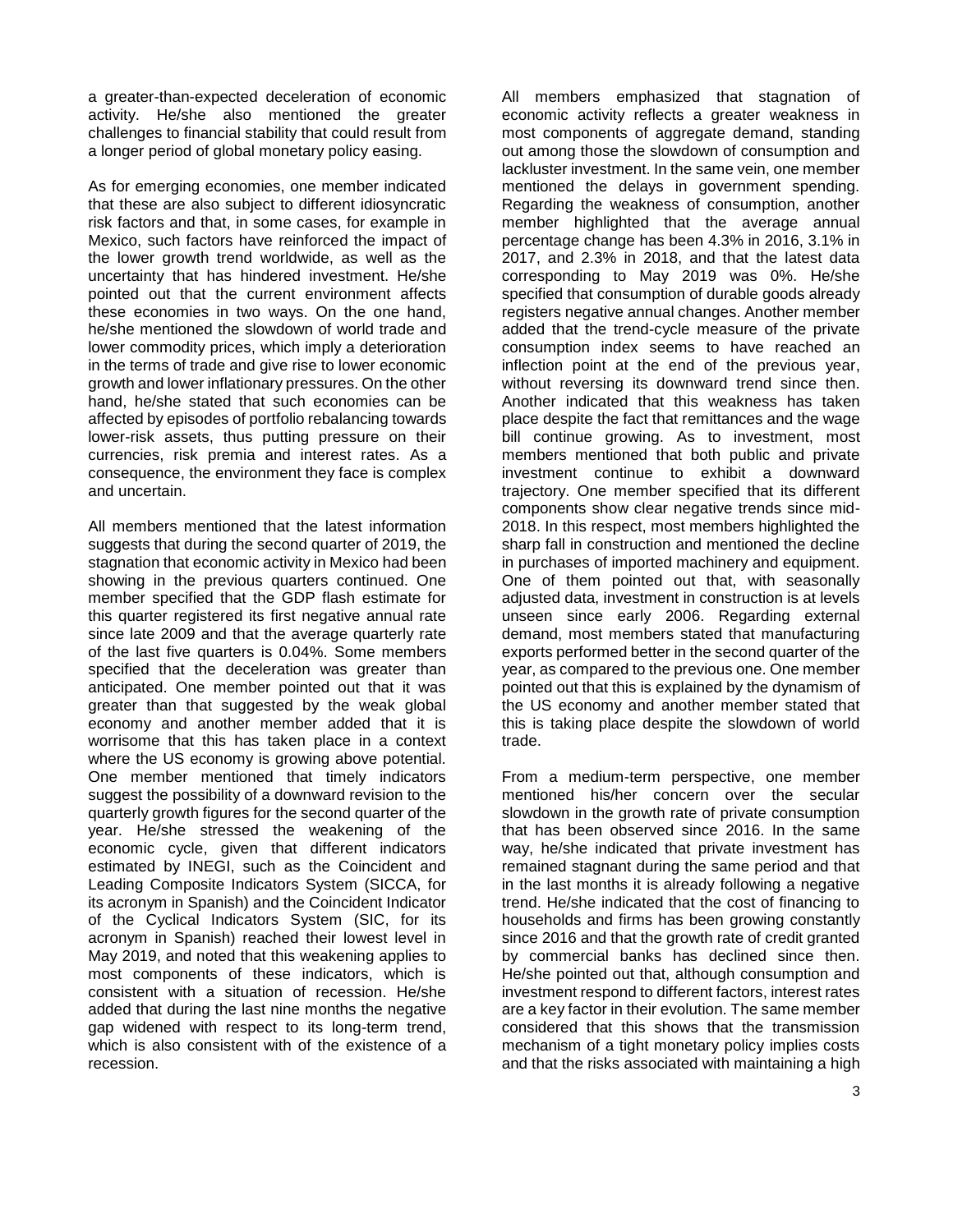interest rate for a long period should not be minimized. Another member expressed that the evolution of investment is a reason for concern. He/she pointed out that after having been stagnant from mid-2015 to mid-2018, investment is increasingly showing a marked downward trend, recently reaching levels similar to those observed in July 2014. He/she added that this performance, which affects potential growth, partly derives from the strong decline in public investment. He/she added that private investment has been curbed by the high uncertainty prevailing in the country, due partly to external factors, but apparently, to a greater extent, to the insufficient clarity of certain public policies and a domestic environment that is generally perceived as unfavorable for investment. In this respect, he/she noted that over three quarters of private sector analysts surveyed by Banco de México consider that the current juncture is not favorable for investment, and that the main obstacles to growth are attributed to domestic economic conditions, as well as to governance problems, some of which are the uncertainty over the political situation, and the problems of public insecurity and absence of rule of law. He/she added that, in contrast, the relevance given by analysts to monetary policy is much lower.

On the supply side, most members mentioned the weakness of the industrial and services' sectors. One member emphasized that the Global Economic Activity Indicator (IGAE, for its acronym in Spanish) shows that deceleration is already present in all sectors. Delving into industrial activity, he/she indicated that it shows a negative trend since mid-2018, which already allows for speaking of a recession in this sector. Some members emphasized the contraction of primary activities, while one member pointed out that construction has fallen more rapidly in the last months.

All members mentioned that growth expectations for this year have been adjusted to the downside. Some members highlighted that the median of analysts' expectations has declined and that in most recent surveys it lies at 0.6%. On the other hand, most members indicated that it is possible to estimate that GDP growth in 2019 will lie with a high probability in a range below the one foreseen in the Quarterly Report January – March 2019. Regarding growth expectations for 2020, some members noted that these have also been adjusted to the downside. One of them specified that the most optimistic scenario now points to growth below 2%. One member mentioned that timely information allows to

anticipate that investment will continue declining. Another member noted that indicators of demand for money for transactional purposes, along with the slope of the yield curve, suggest that the probability of economic contraction in the next two quarters has reached levels similar to those observed during previous episodes of significant falls in output.

All members indicated that, in an environment of significant uncertainty, the balance of risks for growth remains biased to the downside. One member indicated that this bias has increased with respect to previous decisions. Some members pointed out that growth is subject to both external and domestic risks. Among external risks, in addition to the global risks previously described, some members mentioned the possibility of delays in the ratification of USMCA. One of them added the risk of new US threats to impose tariffs on Mexico or complications in the bilateral relationship between these two countries. Another member mentioned the risk of a deceleration in the U.S. in the next years and noted that this scenario stresses the urgency to correct the domestic factors that inhibit growth. As for domestic risks, most members highlighted the persistence of an environment of uncertainty that has affected private investment, and which has stemmed from the public policy decisions taken by the new administration and by concerns over insecurity and corruption. Another member highlighted a greater reduction of public revenues. Finally, one member emphasized the risk of maintaining an overly restrictive monetary policy stance.

Most members mentioned that slack conditions in the economy continued to loosen, even more than anticipated, thus the negative output gap widened. As to the labor market, one member argued that it has presented a lower rate of job creation, thus the unemployment gaps have eased somewhat with respect to the levels reached in 2018. In this regard, another member noted that sluggish economic activity has been reflected in the behavior of the labor market and, more clearly, in formal employment. This member mentioned that, although the number of IMSS-insured workers has increased over the last year, the increment with respect to the previous year went down by over 40% between July 2018 and July 2019. He/she added that the unemployment rate has increased moderately, albeit accompanied by greater informal employment and by increases in the underemployment rate. He/she added that, despite the weakening of the labor market, the most recent indicators continue showing adjustments in earnings above productivity, which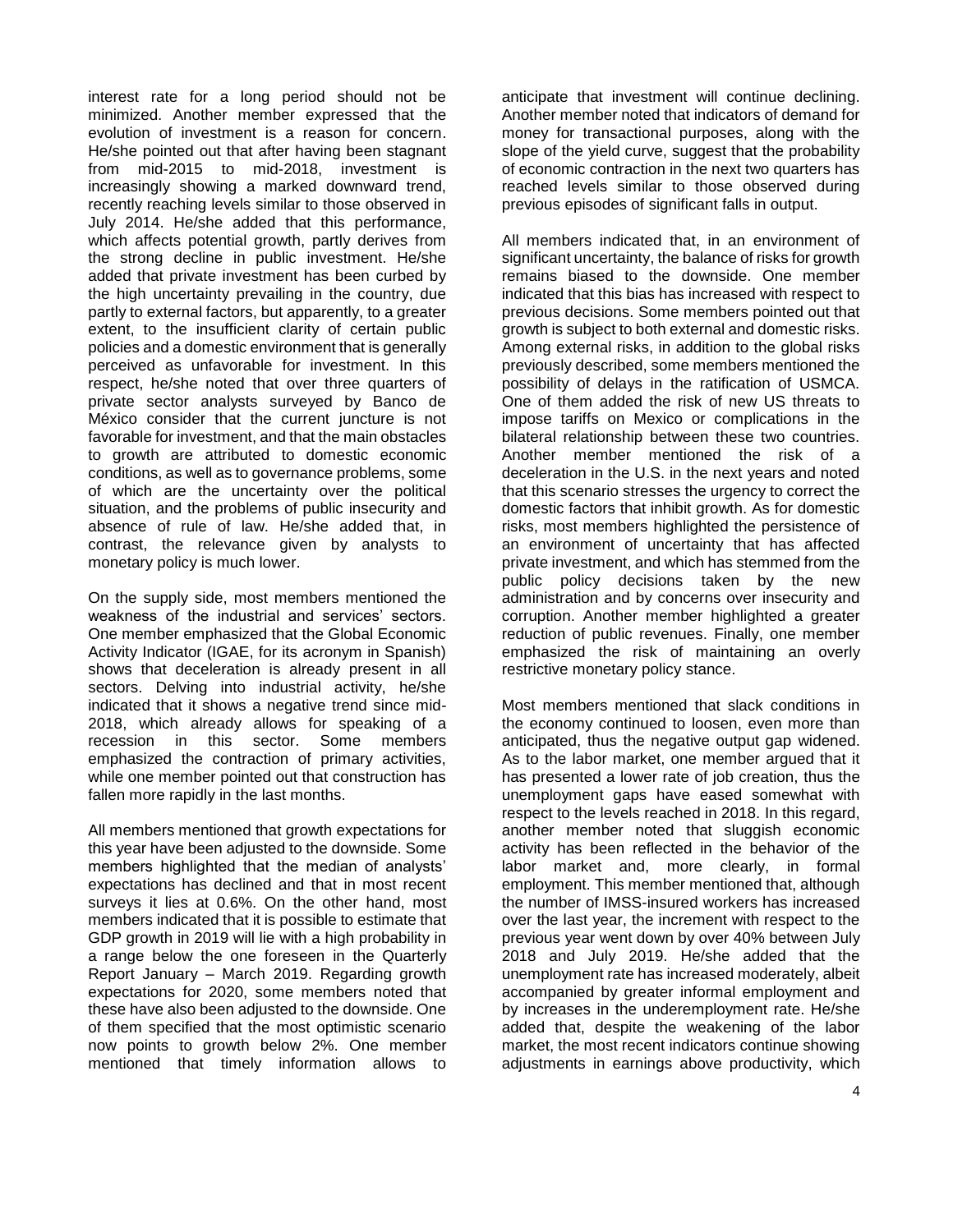could be impacting employment. He/she specified that the impact on formal employment has been particularly large in the Northern border free zone, where the minimum wage increased considerably. Finally, he/she stated that the downward adjustment in growth expectations for 2019 and 2020 strengthens expectations that during this period a negative output gap will continue to be observed, albeit lower than estimated, considering the probable decline of potential growth. Meanwhile, another member noted that the risk of a widening of economic slack conditions persists.

Most members mentioned that between June and July, headline inflation fell from 3.95% to 3.78%. The majority indicated that this evolution was due mainly to a decline in the non-core component, since the core component has continued to exhibit persistence. One member noted that annual inflation has been showing a clear downward trend since September 2018 and that since then it has declined over 120 basis points. Such member argued that an indicator showing that inflation is not only decreasing, but also that the price formation process has remained under control, is that headline inflation accumulated so far this year is only 0.65%, the third lowest figure for a similar period this century. He/she stated that the trajectory of has been better than forecasted in previous months both by the Central Bank and by analysts. He/she added that in the latter case, in December they expected accumulated headline inflation as of July to amount to 1.19%. Nevertheless, it has been barely above half that figure. He/she stressed that despite that, analysts adjusted their inflation expectations to the upside and currently expect inflation to close the year at 3.66%. He/she stated that if their month-to-month inflation expectations remained at the level they had in December, their expected inflation for the end of 2019 would be 3.17%. He/she mentioned that the upward adjustment of inflation expectations is surprising, given that inflation has been below expectations and various inflationary risks have decreased.

As for the non-core component, most members stressed that it declined from 4.19% in June to 3.64% in July. They added that this dynamics especially reflected the lower increases in energy prices, as well as in fruits and vegetable prices, while the growth rate of livestock products' prices rose at the margin. One member highlighted that non-core inflation accumulated during the first seven months of the year was -3.82%, the lowest figure in the last 20 years. As for core inflation, most members noted that it has remained persistent around 3.8%. In this context, some members emphasized that it has remained at relatively high levels. They added that it should be acknowledged that it still does not show a trajectory visibly converging to the 3% target. In this respect, one of them mentioned that its persistence in the last 16 months is noteworthy, considering the weakening of economic activity and the evolution of the exchange rate, which, although having undergone fluctuations, has slightly depreciated during that period. In this regard, some members agreed that its evolution seems to be determined by supply shocks, driven by the behavior of wages, food prices, and, until recently, energy prices. One of them highlighted that in the last two Quarterly Reports, average core inflation forecasts for the third quarter of 2019 were 3.4 and 3.6%, respectively, and that for July, the data came in at 3.82%, having remained around that level for a long period. Finally, another member noted that core and non-core inflation are already within the variability interval of plus/minus one percentage point around 3%.

Most members mentioned that inflation expectations at different terms drawn from surveys and financial markets have remained relatively stable, although at levels above the 3% target. In this regard, one member highlighted that this is observed for both headline and core inflation and despite a significant downward adjustment of economic growth forecasts. He/she added that breakeven inflation drawn form market instruments has decreased, although it continues to suggest the persistence of upward risks for medium- and long-term inflation. In this regard, another member pointed out that exogenous factors that impact the non-core component, which will probably pick up to their historic averages, might explain why the inflation risk premium is still at relatively high levels. One member noted that it cannot be ruled out that the pessimistic tone of recent communiqués may be one the reasons behind the recent increase in inflation expectations.

Most members noted that, Banco de México's baseline scenario for headline inflation may improve to some degree, mainly due to lower pressures on non-core inflation. One member stated that, despite the volatility of the latter, given the world economic deceleration there are likely to be lower pressures on the prices of energy products and, consequently, on non-core inflation. As for the outlook for core inflation, the majority of members noted that it is expected to start decreasing given the dissipation of the shock arising from energy product prices. One member explained that, in contrast to what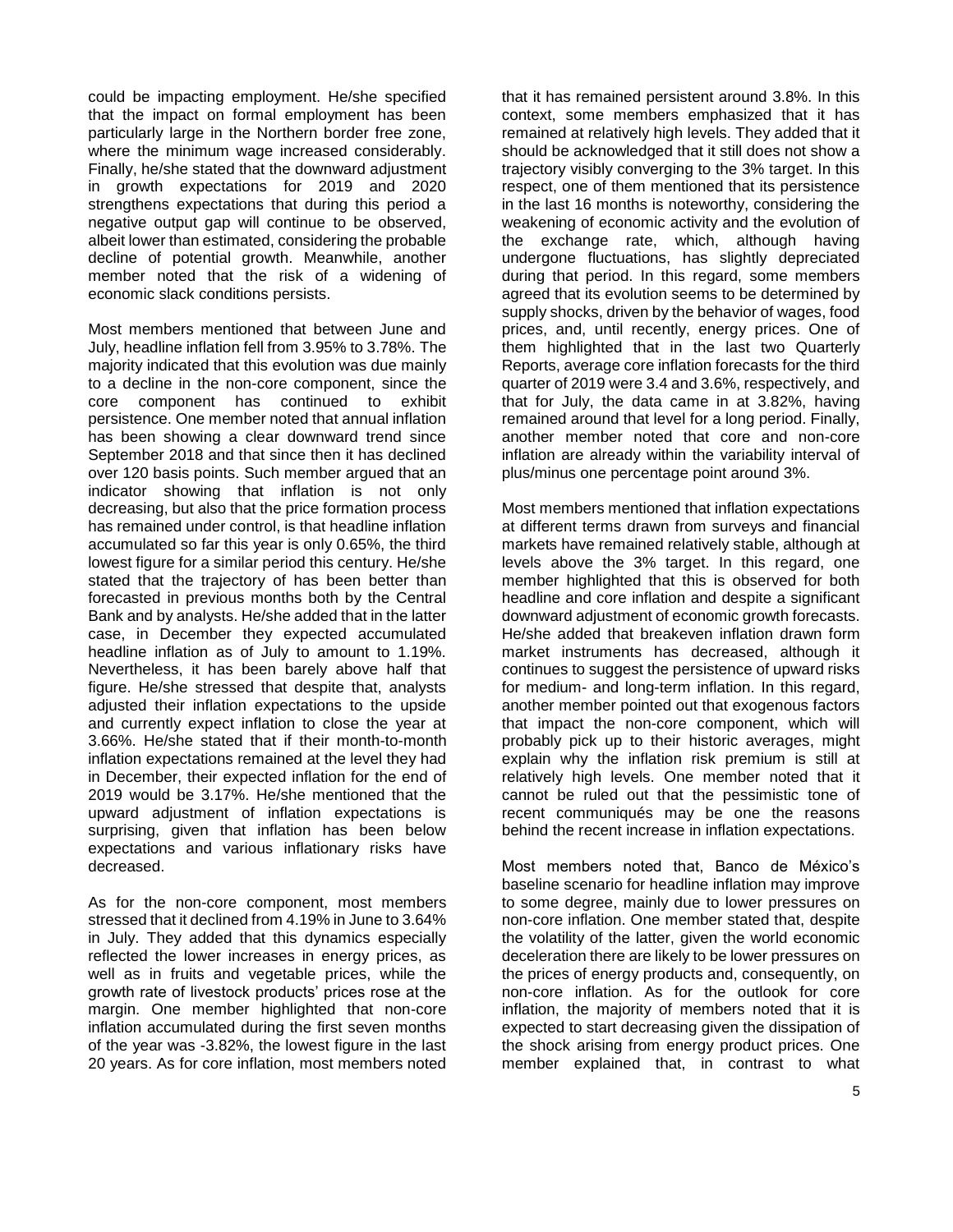happened in 2017 and 2018, such prices are no longer a key factor in light of the government's new price policy and the decrease of international oil prices observed in recent months. Most members highlighted that the downward trend of core inflation would be influenced by the greater slack in the economy. One member mentioned that the dissipation of shocks on the relative prices of food products would also contribute to lower core inflation. Another member added that such subindex will also be influenced by the effects of wages, which have a lagged impact. In this regard, one member argued that the effect of wage pressures is conditioned to firms' profit margins and to each market's intrinsic features. He/she stated that, the greater the slack in the economy and the stronger the competition in each sector, the lower the possibilities of a firm passing through its labor cost increases to consumer prices and that, so far, evidence reveals that contagion has been limited and that these pressures are starting to fade. One member considered that core inflation is expected to remain on a downward trend towards the 3% target within the forecast horizon. Another member expressed that, in his/her opinion, the outlook for headline and core inflation implies small upward adjustments to both of their future trajectories, although it does not modify them significantly. Some members mentioned that headline inflation will probably be at levels relatively close to the 3% target towards the end of the year. One member pointed out that, although it is still the case that headline inflation is expected to converge to the target, in a context of core inflation under control, this scenario would materialize if non-core inflation remains below its long-term average, and the peso exchange rate shows a relatively favorable behavior. Nevertheless, one of the members emphasized that there is the risk of meeting the target in a non-optimal way, that is, on the basis of a significant decline in non-core inflation, which is the most volatile one, and persistence of the core component, which, in his/her opinion, is the most relevant one.

As to upside risks for inflation, the majority of members mentioned the possibility of core inflation continuing to show persistence. One member pointed out that it is worrisome that the growth rates of both food merchandise and services prices remain at levels close to 4% and that, in some subcategories, such as services other than housing and education, they lie at around 5%. He/she added that, despite the greater slack in the economy, core inflation may remain at high levels. Most members noted the risk of the peso exchange rate coming under pressure stemming from external or domestic factors. In this regard, some members mentioned the possibility of volatility episodes putting pressure on the peso exchange rate, due to events such as a downgrading of the sovereign rating and Pemex's loss of investment grade status by a second rating agency, as well as a deterioration of Mexico's relationships with its North American trade partners. One member added that the risk of the peso depreciating is partly associated with investors' concerns regarding several public policies. Another member considered that the risk of greater inflation due to a depreciation of the exchange rate is bounded. He/she argued that the pass-through of exchange rate fluctuations to prices is relatively low, noting that it is practically insignificant for economies with inflation-targeting regimes, an independent central bank, and a flexible exchange rate regime.

Most members mentioned as an upside risk the threat by the United States to impose tariffs on Mexican imports and the adoption of compensatory measures, although they considered that this risk has dissipated somewhat. The majority of members added the risk that energy prices revert their trend or that agricultural and livestock product prices increase. One member pointed out the possibility of non-core inflation registering a reversion to its historical values, which are significantly higher than the current ones. Another member highlighted that it is also important to consider that such component is volatile. Most members mentioned as a risk weak public finances. In particular, one member explained that these may suffer pressures stemming from the development of economic activity, Pemex´s situation and international oil prices, among other factors. The majority of members mentioned as a risk that, given the magnitude of various wage revisions, costrelated pressures arise, insofar as such revisions exceed productivity gains. In this regard, one member considered that available evidence so far points to a very insignificant impact of minimum wage increases on inflation and that this is evidenced by both the inflation observed at the border zone, which is far below the national average, as well as the headline inflation in the rest of the country so far this year. Finally, some members also added the escalation of protectionist measures worldwide.

As to downside risks, most members mentioned the possibility that the peso exchange rate may appreciate due to the greater financial slack worldwide, or in case greater certainty arises regarding the trade relation with the United States.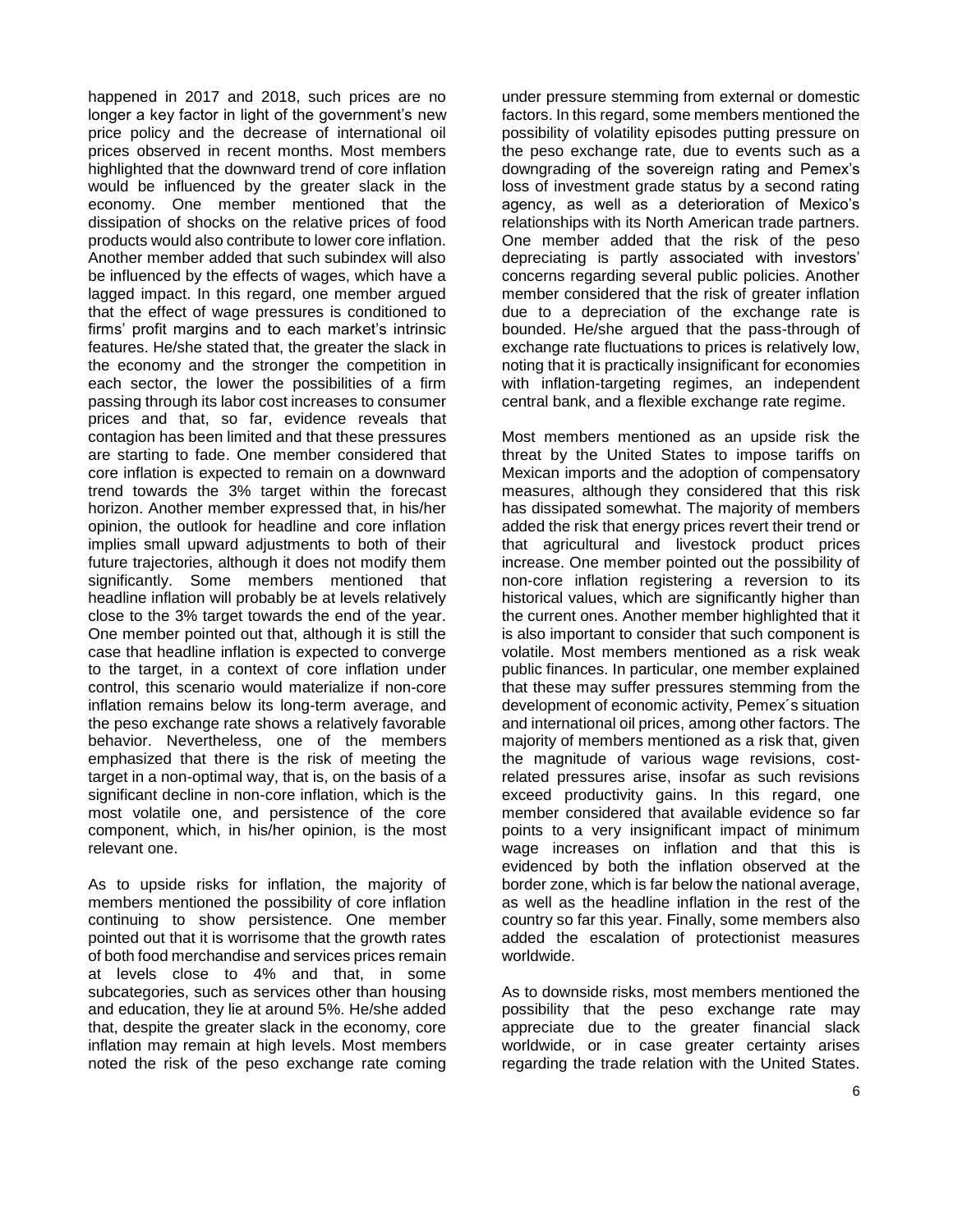The majority noted that lower rates of change in the prices of certain goods included in the non-core subindex, as observed in the case of energy goods due to the greater weakness exhibited by the world economy, would also contribute to reduce core inflation. The majority of members added the possibility that slack conditions widen more than anticipated, which would have an impact on the behavior of core inflation.

In this context, most members agreed that high uncertainty continues to persist regarding the risks that might affect inflation. One member noted that risks have decreased substantially as compared to those present in December 2018, due to a significant improvement of global financial conditions, to the decrease in international commodity prices, and to the expectation that prices of energy products in Mexico will remain stable. He/she added that slack conditions have increased drastically and considered that the balance of risks for growth is strongly biased to the downside. Another member pointed out that in his/her opinion, the balance of risks for inflation is now slightly tilted to the downside, particularly in regards to the expected trajectory within the time frame in which monetary policy operates. One member considered that, despite the recent reduction of headline inflation and its forecasts, high risks and a considerable degree of uncertainty persist, which makes it difficult to establish the balance of risks. Another member expressed that the balance of risks for inflation continues biased to the upside, although this has occurred in an environment where there is greater uncertainty as to the pressures in different directions that will be exerted on inflation by its determinants, in particular, the peso exchange rate and the country's economic activity. Another member underlined the persistence of a high degree of uncertainty about inflation risks. He/she highlighted the greater importance that the widening of the slack in the economy has gained as a downside risk and, as an upside risk, the possible presence of some risk factors that would affect domestic financial markets and the peso exchange rate, such as the imposition of tariffs or the downgrading of credit ratings.

Most members highlighted that domestic financial markets have reflected the effects of both lower interest rates for all terms in the major advanced economies and episodes of volatility, thus stressing that, while the peso exchange rate fluctuated during these episodes, interest rates on government securities have decreased, including longer term ones. The majority noted that this behavior is in line

with that observed in other emerging markets. Delving into interest rates, the majority of members highlighted that the yield curve in Mexico is inverted and that such inversion has increased. In this regard, some members emphasized that this contrasts with what is observed for most advanced and emerging economies where the yield curve has a positive slope. One member argued that the inversion of the yield curve reflects concerns about the economic deceleration. Another member added that interest rates of government bonds are at their lowest levels of the year, with the decline in ten-year yields standing out. In this regard, one member considered that it is important to analyze the yield curve behavior. Such member pointed out that long-term interest rates can be decomposed into: i) short-term interest rate expectations, which are associated with the monetary policy stance, which, in turn, is related to the economy's cyclical position and to other inflationary pressures; and, ii) a term premium that rewards investors for inflationary, duration and liquidity risks, among others. The same member noted that nominal and real yield curves are currently inverted vis-à-vis the overnight interbank rate, underlining that both the component of short-term interest rate expectations and the term premium have exhibited significant reductions over the last months. As to the peso exchange rate, another member stated that it has appreciated vis-à-vis the levels observed at the end of 2018, in contrast with the depreciation registered by most currencies of emerging economies. He/she attributed this behavior to both the tight monetary policy stance as well as other domestic factors, among which the fulfillment so far of fiscal commitments by the current administration stands out. In this regard, one member highlighted that the peso exchange rate has exhibited volatility associated with episodes of escalation of trade tensions, different idiosyncratic factors, and even contagion from other emerging economies, such as China and Argentina. Another member noted that the Mexican peso depreciated since Banco de México's last monetary policy decision, in line with the evolution observed in other emerging currencies, despite Mexico's favorable interest rate spread. Most members mentioned the deterioration of credit risk premia, while some added the higher domestic financial market stress. One member pointed out that the indicators of Pemex's credit risk are showing a higher risk premium, due to the strong deterioration of its fundamentals. As to the stock market, the majority of members stated that it fell significantly. One member argued that among the determinants of the performance of such market, interest rates offered by short-term fixed income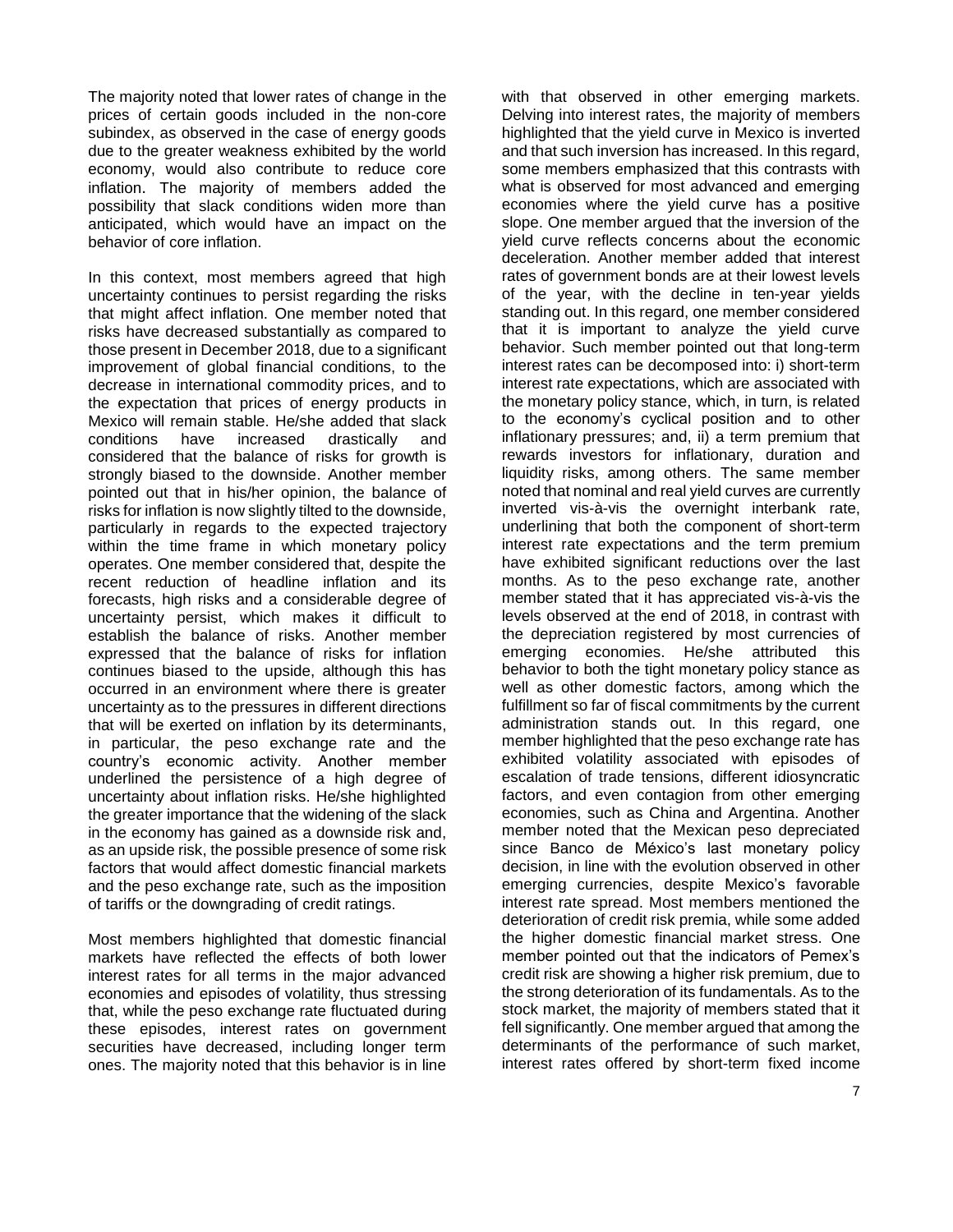instruments should be considered, since they are an alternative to riskier equity instruments. Some members mentioned that the fall observed in the stock market was due to lower economic activity and to local uncertainty factors. One member underlined that the accumulated flow in equity instruments from foreign investors remains positive during the year, while such flow is practically null in the case of government instruments. Furthermore, another member pointed out that there was a marginal outflow in the positions of the external sector in government securities, despite the wide relative monetary stance and the maturity restructuring towards long-term positions.

Regarding the risks that may affect the performance of financial assets in Mexico, all members mentioned that uncertainty persists with respect to the credit rating outlook for both Pemex's debt and Mexico's sovereign debt. Most members also pointed out the uncertainty regarding the bilateral relationship between Mexico and the United States. With regards to the risk of credit rating revisions, one member argued that, despite the fact that several instruments already include such revisions, their materialization may increase markets' volatility and reduce the financing capacity of the economy. In this regard, another member stated that it is important to address the factors that gave rise to such revisions, avoid an additional downgrading of credit ratings, and seek to improve the current ratings in order to contribute to an orderly adjustment of domestic financial markets and to preserve the elements that allow them to remain as an attractive investment destination. Finally, one member considered that the measures taken by several central banks of the major economies mitigate the external risks. He/she added that, in his/her opinion, several domestic risks associated with public policies have faded away throughout the year.

Most members agreed that Pemex's situation is still a risk factor. They stated that Pemex's business plan announced in mid-July has failed to reestablish confidence in its financial outlook due to doubts regarding the viability of increasing crude oil production. One member added the impossibility to reach adequate oil reserve replacement levels as set out in the plan. Another member mentioned that such rescue program demands, in the short- and mediumterms, the continued and essential support of the federal government, which is in an overly constrained fiscal position. He/she considered that it would be desirable to resume bidding rounds with public-private partnerships, as well as oil auctions. He/she also highlighted that analysts have stated that the proposed business plan does not include an explicit strategic plan that considers the international oil demand environment within the framework of the foreseen economic deceleration nor the increasing use of renewable energies. Most members pointed out that the increase of Pemex's default premia observed in previous months has not reversed and that markets continue to discount an additional downgrading of Pemex's credit rating. One member added that the above may generate forced sales of Pemex's debt and, in general, turmoil in domestic financial markets. The majority of members considered that Pemex's situation may affect public finances and Mexico's sovereign debt rating. Nevertheless, another member argued that the indirect impact on the financial cost of the sovereign debt has been limited so far. He/she added that, although it cannot be ruled out that Pemex may lose its investment grade relatively soon, this should not necessarily give rise to disorderly adjustments in markets, taking into account that an important segment of the market already discounts this possibility.

Most members mentioned that the current environment continues to pose significant mediumand long-term risks that could affect the country's macroeconomic conditions, its capacity to grow, and the economy's price formation process. In this regard, they highlighted that, in addition to a prudent and firm monetary policy, it is particularly important to adopt measures that foster an environment of confidence and certainty for investment and higher productivity, and that public finances are consolidated in a sustainable manner. In this context, they noted that addressing the deterioration of both the sovereign's and Pemex's credit ratings and achieving the fiscal targets for 2019 is necessary, and added that it is also important that the Economic Package for 2020 generates confidence. The majority of members stated that strengthening the rule of law, tackling corruption, and fighting insecurity are equally imperative. Finally, one member pointed out the need to increase productivity through the adoption of new technologies and the strengthening of human capital.

Most members warned that the perception of weak public finances persists. In particular, one member underlined that, to date, budgetary revenues fall short with respect to the programmed and that this situation may worsen in the following three years due to the financial support granted to Pemex, which will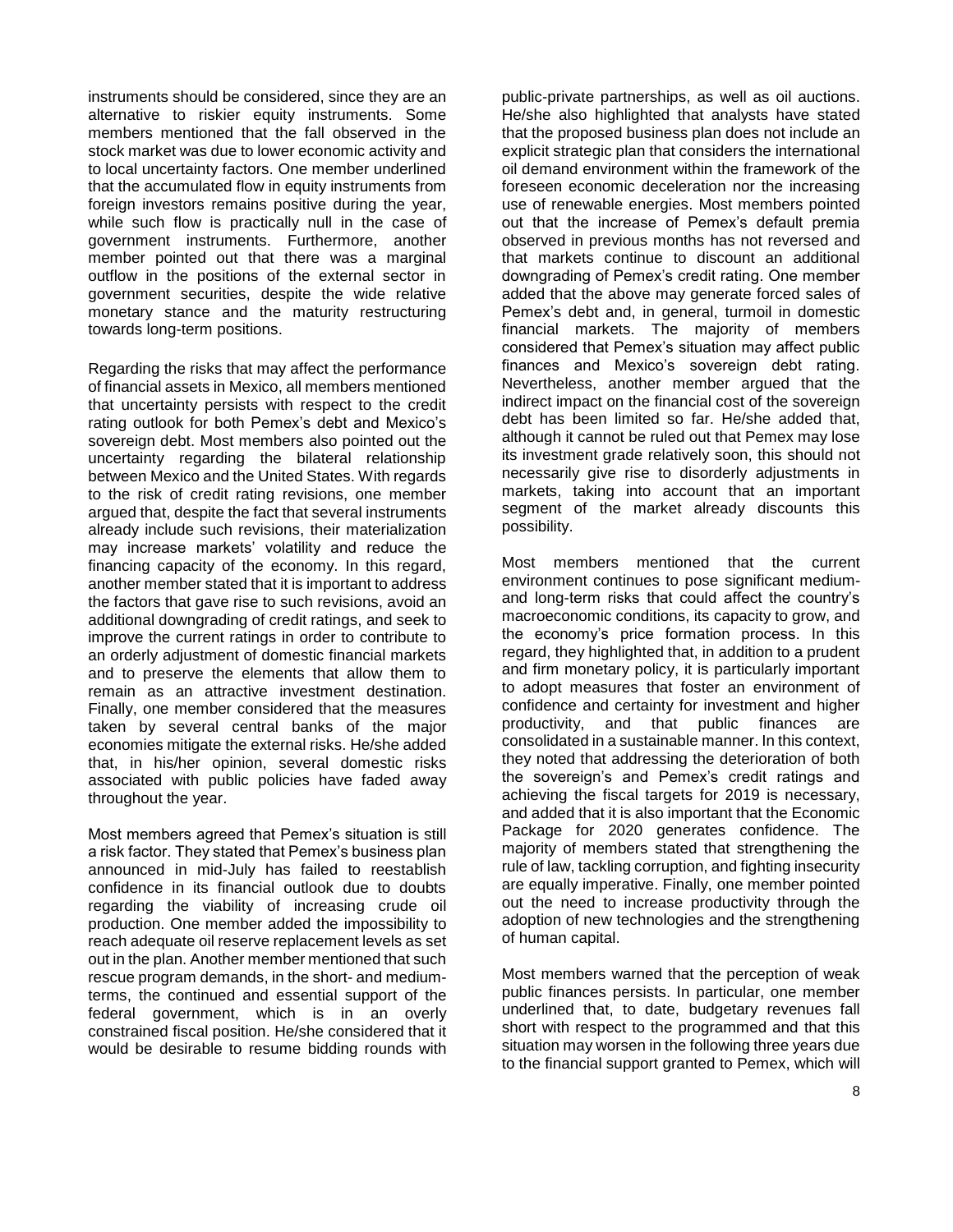imply a reduction of fiscal revenues, while at the same time oil revenues might also be lower. Most members highlighted that the aforementioned may represent a challenge for public finances given that the shortfalls in resources will need to be offset with expenditure cuts, greater capacity to raise revenue, and, in 2019, with the use of resources from the Budgetary Revenues Stabilization Fund (FEIP, for its acronym in Spanish). Some members mentioned that the authorities recently announced a set of measures aimed at boosting economic activity. One member noted that these measures do not necessarily involve injecting additional resources to the economy, while another member emphasized that, although such measures may help to improve the situation, it is essential that fiscal policy fulfills the goals announced for the primary balance. He/she pointed out that if doubts regarding the strength of public finances worsen there would be greater uncertainty, with a negative impact on economic activity. As for the use of part of the resources of the FEIP, some members considered that it is important to keep in mind the challenges arising from this decision in an environment characterized by significant risks. Such members warned about the weakness of investors' confidence on the Mexican economy. One member noted that among other decisions of the new administration that have contributed to this situation are the cancellation of the New Mexico City International Airport (NAIM, for its acronym in Spanish), the suspension of bidding rounds with public-private partnership, and the beginning of international arbitration processes related with gas pipelines. Such measures, in addition to public insecurity and the absence of rule of law, reduce the country's level of competitiveness and undermine the legal certainty to the trade relations between Mexico and its trading partners in North America, which could contribute to the delay in the ratification and implementation of the USMCA. Another member highlighted that, although the complicated external environment has affected the performance of emerging economies overall, it is important to consider that the perception of risk in the case of Mexico has been greater, in general, thus reflecting the simultaneous effect of idiosyncratic factors. In this regard, he/she underlined the weakening of some indicators, such as: i) the Credit Default Swap (CDS) premium, which has been more unfavorable in Mexico than in other emerging economies with similar or even lower credit ratings; and, ii) the Mexican Stock Exchange index expressed in US dollars, which from mid-2018 to date has exhibited one of the worst performances among this group of economies. Such member added that during the last months, the main rating agencies have downgraded the sovereign debt credit rating or its outlook.

As for Mexico's monetary policy, most members stated that, considering that headline inflation has decreased as foreseen by Banco de México, that slack conditions in the economy have widened more than expected, and the recent behavior of external and domestic yield curves, lowering the target for Mexico's overnight interbank interest rate by 25 basis points to 8% is appropriate. The majority considered that this adjustment is consistent with the convergence of headline inflation to the 3% target within the time frame in which monetary policy operates.

One member added that the fact that the risks faced by the economy have not increased recently provides margin to lower the policy rate. He/she noted that, since May 2017, policy rate adjustments in Mexico have been synchronized with those carried out by the US Federal Reserve, in such a way as to keeping a spread in Mexican and US rates of around 575 basis points and that such spread represented the tightest relative monetary policy stance since early 2008. The same member added that such monetary policy stance was restrictive enough to fight the inflation increase observed during 2017- 2018 and the risks that inflation faced. He/she considered that, given the latest conditions regarding the path of inflation, economic growth, and financial stability risks, widening this spread cannot be justified. He/she added that, considering the recent cut in interest rates by the US Federal Reserve, the interest rate spread between both countries has widened to 600 basis points, thus intensifying Mexico's monetary policy restrictive stance relative to that of the United States. Such member stated that, in real terms, the policy rate is at its highest levels in eleven years, adding that this level, in a moment in which the economy is close to a recession and headline inflation being below the upper limit of the variability interval and with a trajectory of convergence to the 3% target, reflects that the current monetary policy stance is highly restrictive, not only in relation to other economies but also in absolute terms. He/she pointed out that one of the reasons why Banco de Mexico has maintained a tight policy stance is that it has sought to keep a prudent and cautious stance given the many external and domestic risks the Mexican economy has faced. He/she mentioned that, despite the above, the Governing Board should also take into account in its decision-making the effects of the behavior of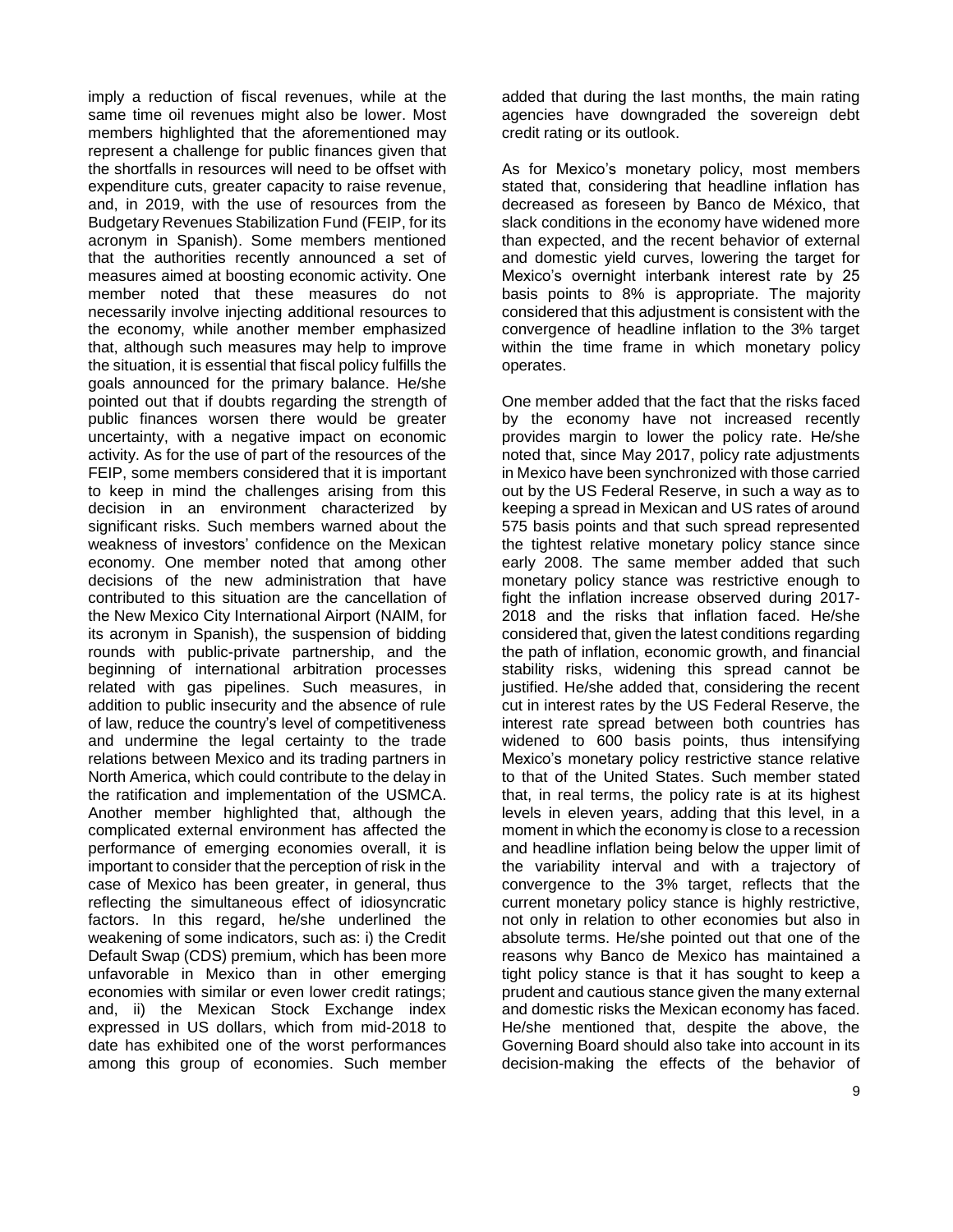economic activity. He/she emphasized that, for Banco de México it is extremely important to seek price stability, and that this is monetary policy's best contribution to the country's development given its limitations to stimulate the potential growth of the economy. However, he/she acknowledged that, at a time when the economy is on the edge of a recession, maintaining a tight policy stance for a long time is not advisable. Such member added that, in other words, this Central Bank will continue to procure the stability of the peso's purchasing power, but not at any price. Another member emphasized that for various reasons both monetary and fiscal policy face important limitations to stimulate the economy under current circumstances. He/she pointed out that to reach such objective it is necessary to tackle the fundamental causes of the current weakness, that is, a situation of uncertainty and insufficient clarity of public policies in diverse areas, which does not generate appropriate conditions for investment, in addition to actions that directly hinder private investment.

One member considered that the most important risk for domestic financial markets nowadays is maintaining an overly tight monetary policy stance. He/she argued that, although high interest rates are typically considered to contribute to an environment of greater stability, keeping interest rates high for a long period could contribute to generate unbalances and may have a negative effect on markets. As an example of the above, such member mentioned the negative slope that Mexico's yield curve currently registers, as a result of short-term interest rates being highly sensitive to adjustments to the policy rate. In this regard, he/she compared the recent experience of Colombia and Mexico, stating that both countries share a similar target and have similar levels of inflation and have kept their policy rates unchanged in 2019; however, in Colombia the policy rate is lower and lies at 4.25%, while its economy is expanding at higher rates of around 3%, which indicates that Mexico's monetary policy stance is highly restrictive. One member argued that, although several advanced and emerging economies have eased their monetary policies, in contrast to what can be observed for Mexico, in almost all of these countries inflation lies at levels close to or even below the target.

This same member stated that the policy rate should be left unchanged, arguing that: i) although the 3% inflation target refers to the behavior of headline inflation; given the volatility of the non-core component, to accurately assess inflationary pressures on the economy as well as the sustainability of the trajectory of inflation, it is essential that at the same time the behavior of the core component be analyzed carefully; ii) despite the significant downward adjustment of economic growth forecasts, both headline and core inflation expectations for all terms remain above Banco de México's expectations and the 3% target, highlighting that the latter is a point target rather than a +/- 1% interval around such figure; iii) the lack of credibility of Banco de México's inflation forecasts, stemming partly from core inflation remaining above projections; iv) the positive effect on the peso exchange rate of the widening interest rate spread between Mexico and the United States was more than offset by several domestic and external economic and political shocks; v) uncertainty persists as to different aspects of public policies and the deterioration of economic fundamentals, which has been reflected in a higher country risk perception and demand a cautious stance; vi) more information is needed on the main elements of the fiscal policy for 2020, as it is an essential input for monetary policy implementation. He/she considered that, under an environment of uncertainty as the current one, prioritizing the trustworthiness of Banco de México's messages is of paramount importance since, under the above mentioned circumstances, the potential for confusion and for adverse effects generated by surprises in the implementation of monetary policy increases. Nevertheless, the same member noted that monetary policy's margins for maneuver may widen in the short term if, as expected, headline inflation continues to decrease and core inflation starts to follow a downward trend in the next weeks, a solid fiscal package is announced for 2020, and if no significant shocks occur.

One member pointed out that, on this occasion, the monetary policy statement plays a particularly crucial role since the policy rate had not been lowered in five years and a wide segment of the market was not anticipating a downward adjustment in this decision, thus an adequate message is important to avoid generating uncertainty and affecting monetary policy's effectiveness. He/she added that this requires caution and acting with prudence. Likewise, such member pointed out that this monetary policy action must not be interpreted as the start of an easing cycle, since future monetary policy decisions will depend on the development of inflation vis-à-vis its forecasted trajectory. Another member mentioned that a decrease in the policy rate together with an adequate message by Banco de México may send a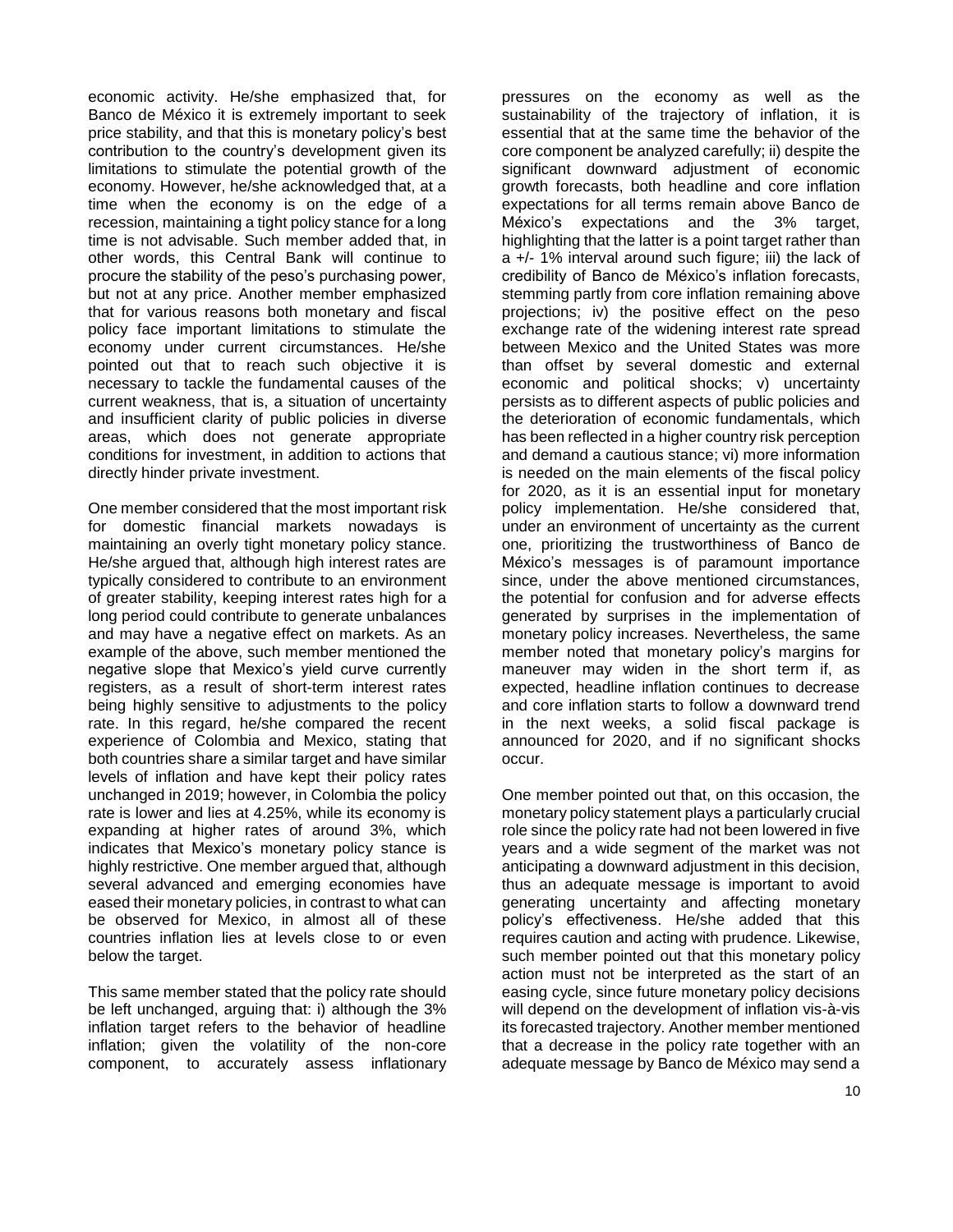signal of certainty and confidence. Such member added that this is possible if the monetary policy statement highlights the substantial reduction of inflationary risks throughout the year, the betterthan-expected behavior of inflation, and that inflation is expected to converge to the target. This would confirm that inflation is controlled, which allows for monetary policy easing in order to attain the convergence of inflation to its target in an effective way with the lowest costs for economic activity. One member stated that, even after considering this downward adjustment in the reference rate, the monetary policy stance in both relative and absolute terms remains restrictive, and an analysis of the underlying risk factors leads to the conclusion that an accommodative cycle should begin.

One member mentioned that the widening slack conditions in the economy, along with an external environment where the outlook of lower interest rates and lackluster growth expectations has been taking hold, points to an environment of lower inflationary pressures within the time frame in which monetary policy operates. He/she added that, nevertheless, there are other elements that continue to influence Mexico's economy and price formation process and have contributed to make core inflation remain above the 3% target and to show resistance to decline, and that this situation suggests that Banco de México should act gradually and follow closely the available information on the economy's cyclical position, and on all inflation determinants as well as on their balance of risks.

Most members highlighted that in the foreseeable future all factors and elements that have an impact on both inflation and its outlook should be followed, and the necessary actions be taken, so that the policy rate is consistent with the orderly convergence of headline inflation to Banco de México's target within the time frame in which monetary policy operates.

# **3. MONETARY POLICY DECISION**

To guide its monetary policy actions, Banco de México's Governing Board follows closely the development of inflation vis-à-vis its forecasted trajectory, taking into account the monetary policy stance and the time frame in which monetary policy operates. In this process, it uses available information on all inflation determinants as well as on medium- and long-term inflation expectations, including the balance of risks for such factors. Monetary policy must also respond prudently if for any reason the uncertainty faced by the economy increases significantly. In this context, considering that headline inflation has decreased as foreseen by Banco de México, the greater than expected widening in the amount of slack in the economy, and the recent behavior of the external and domestic yield curves at various terms, Banco de México's Governing Board decided by majority to lower the target for the overnight interbank interest rate by 25 basis points to 8.00%, considering that under the current environment such level is consistent with the convergence of headline inflation to the central bank's target within the time frame in which monetary policy operates. One member voted to maintain the target at 8.25%. In order to consolidate a low and stable inflation, in an environment in which price formation and slack conditions in the economy are subject to risks, the Governing Board will continue to follow closely all factors and elements of uncertainty that have an impact on inflation and its outlook, and will take the required actions based on incoming information so that the policy rate is consistent with the orderly convergence of headline inflation to Banco de México's target within the time frame in which monetary policy operates. Banco de México's Governing Board will maintain a prudent monetary policy stance and, under the current environment of uncertainty, will follow closely the potential passthrough of exchange rate fluctuations to prices, Mexico's monetary policy stance relative to that of the U.S.-in an external environment that it is still subject to risks- and the behavior of slack conditions and cost-related pressures in the economy. In the presence and possible persistence of factors that, by their nature, involve risks to both inflation and its expectations, monetary policy will be adjusted in a timely and firm manner to achieve the convergence of inflation to its 3% target and to strengthen the anchoring of medium- and long-term inflation expectations so that they attain such target.

#### **4. VOTING**

Alejandro Díaz de León-Carrillo, Irene Espinosa-Cantellano, Gerardo Esquivel-Hernández, and Jonathan Ernest Heath-Constable voted in favor of lowering the target for the overnight interbank rate to 8.00%.

Javier Eduardo Guzmán-Calafell voted in favor of maintaining the target for the overnight interbank rate at 8.25%.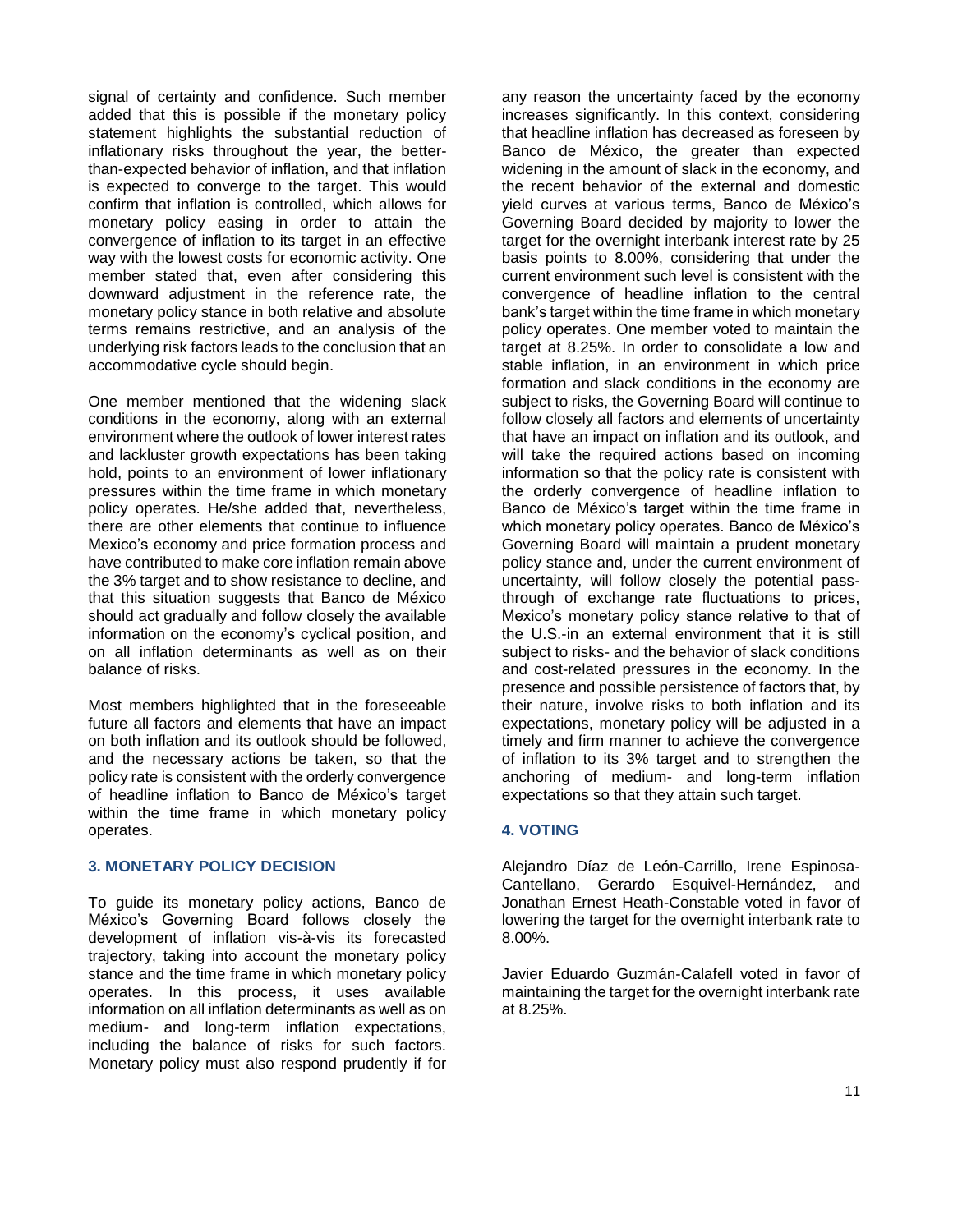# **5. DISSENTING VOTES**

### **Vote**. Javier Eduardo Guzmán-Calafell

In my judgment, the combined effect of several factors makes monetary policy easing inadequate. First, although headline inflation has decreased, its core component, which reflects inflationary pressures more accurately, has remained high for a long period and does not show signs of decreasing. Second, at the moment there is no information on fiscal policy for 2020, a fundamental input for monetary policy implementation. Third, lowering the policy rate implies surprising the markets, which

creates the risk of an adverse reaction and of making the central bank's communication policy confusing. In an environment of high external and domestic uncertainty, where the perception of country-risk has increased significantly, the central bank must be extremely cautious given the risk of financial market turmoil. For these reasons, I believe it is preferable to keep the policy rate unchanged and simultaneously signal that as some uncertainty factors dissipate and a more favorable balance of risks is attained, which is a likely scenario, the central bank would have more solid bases to take advantage of the consequent margins of maneuver, even in the very short term.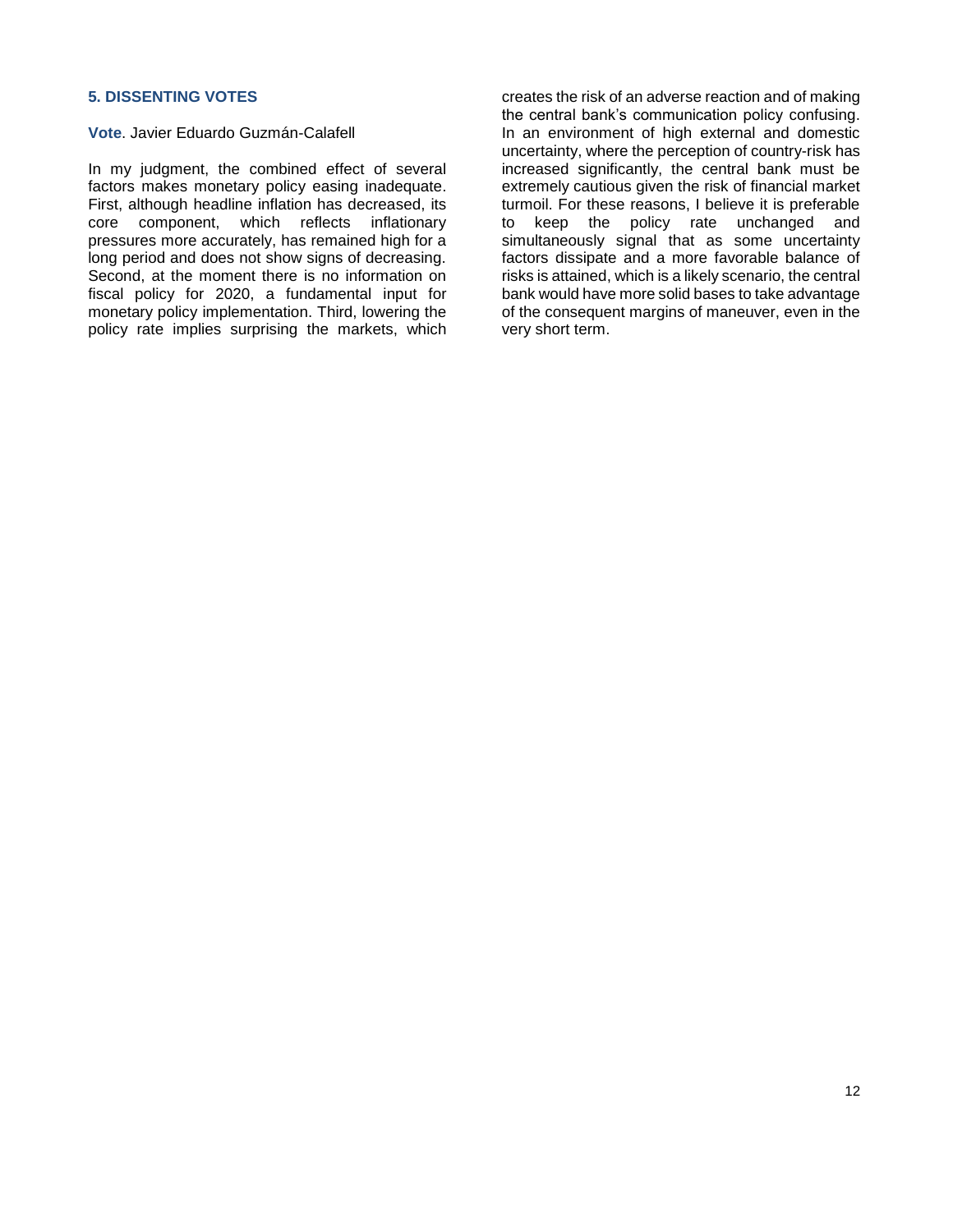# **ANNEX**

The information in this Annex was prepared for this meeting by the staff of Banco de México's General Directorate of Economic Research and General Directorate of Central Bank Operations. It does not necessarily reflect the considerations of the members of the Governing Board as to the monetary policy decision.

# **A.1. External conditions**

# **A.1.1. World economic activity**

World economic activity decelerated during the second quarter of the year due to a moderation of growth in the main advanced and emerging economies [\(Chart 1\)](#page-13-0). In addition, concerns about the effects of tensions between the United States and other economies, not only related to trade but also those associated with technology, migration, and, more recently, to exchange rate policy, have intensified the decline in business confidence, the weakness of investment, and the slowdown of manufacturing. As a result, growth expectations for the world economy were revised downwards once more. Headline and core inflation in the advanced economies have remained at low levels and below their central bank targets. In this context, a large number of central banks have adopted more accommodative monetary policy stances. Global financial markets exhibited high volatility due to the trade tensions between the United States and China and the greater than expected slowdown of some economies. In this environment, the risks faced by the global economy have increased, among which the following stand out: an escalation of trade disputes, a disorderly Brexit, and the deterioration of some political and geopolitical risks stand out. For this reason, the balance of risks for world economic activity is considered to have deteriorated.

#### <span id="page-13-0"></span>**World GDP Growth** Annual percentage change, s. a.  $-6 + 2001$ -4 -2 0 2 4 6 8 10 12 2001 2003 2005 2007 2009 2011 2013 2015 2017 2019 World Advanced economies Emerging and developing economies Q2

**Chart 1**

s. a. / Seasonally adjusted figures. Note: GDP calculations for Q2 2019 include estimates for some countries. The sample of countries used in the calculations accounts for 85.6% of world GDP measured by purchasing power parity. Source: Prepared by Banco de México with data from Haver Analytics, J.P.

Morgan and International Monetary Fund (IMF).

In the United States, economic activity decelerated during the second quarter of the year, growing at a seasonally adjusted annual quarterly rate of 2.1%, after having grown 3.1% during the first quarter. The fall in the growth rate occurred despite the higher contribution of public spending to growth and the rebound of private consumption driven by the still high levels of consumer confidence and the strength of the labor market. Thus, the weakness of economic activity is associated with the greater sluggishness exhibited by business fixed investment, the strong inventory decumulation, and the negative contribution of net exports [\(Chart 2\)](#page-14-0).

US industrial production continued to exhibit lack of vigor in July, by falling 0.2% at a monthly rate after having recovered slightly in May and June. This contraction was mainly due to lower mining activity, especially in in oil extraction and refining, as well as to the fall in manufacturing, which can be associated with lower growth in world demand. The decline in manufacturing activity is consistent with the evolution of the manufacturing sector Purchasing Managers Index (PMI), which registered in July its lowest level in almost a decade. Thus, in an environment of growing tensions between the United States and other economies, the weakness of such sector is expected to persist.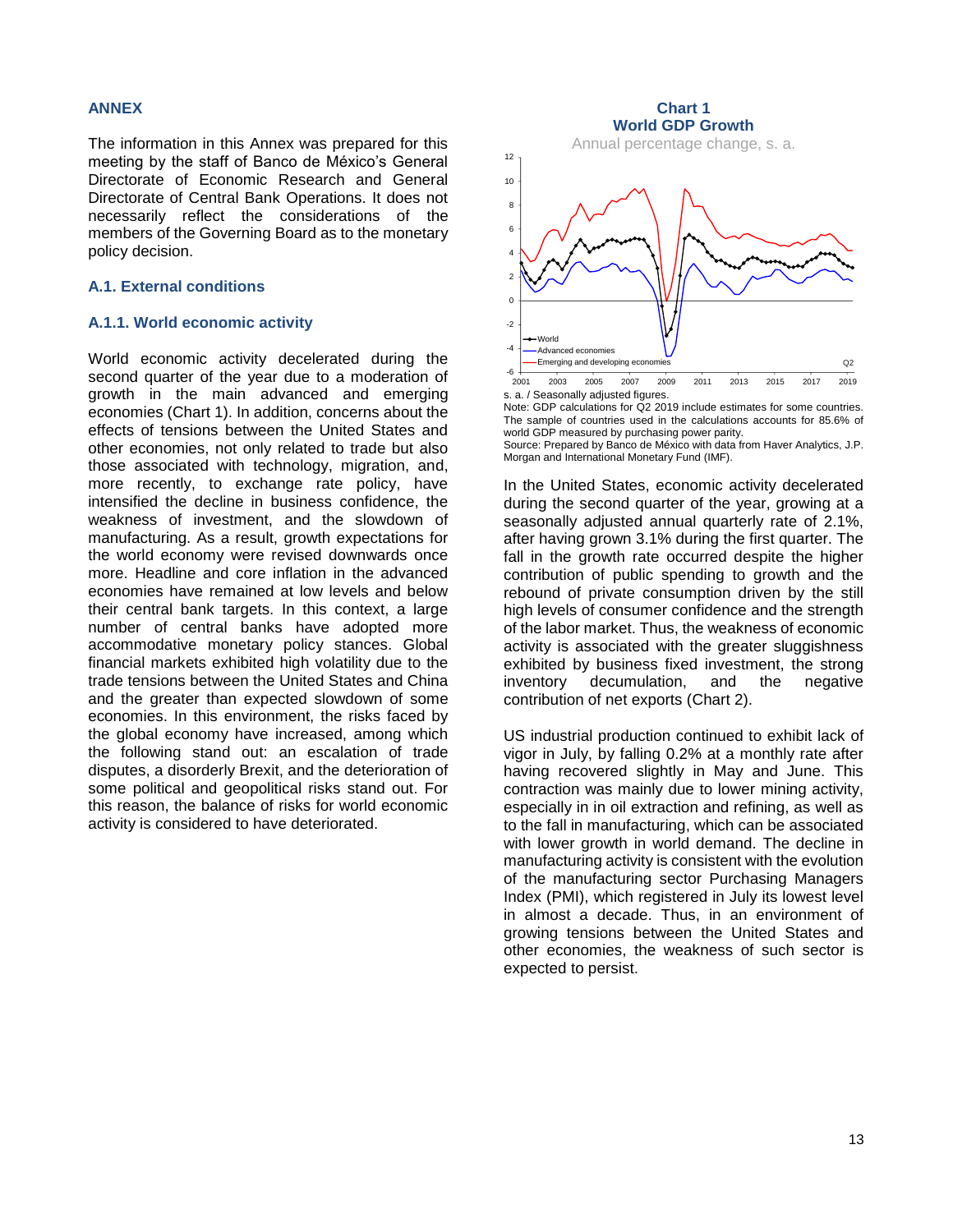<span id="page-14-0"></span>

s. a. / Seasonally adjusted figures.

Source: Bureau of Economic Analysis (BEA), Blue Chip January 2019, and Federal Reserve Bank of Atlanta.

The US labor market continued to strengthen in July, although at a more moderate rate than in previous months. In particular, job creation in the non-farm sector went down from 193,000 new jobs in June to 164,000 in July, still above the level necessary to absorb the growth of the labor force. The unemployment rate rose slightly from 3.6% in June to 3.7% in July, although it remains close to its lowest level in the last 50 years. In this environment, average hourly wages continued to increase, albeit at a slightly more moderate rate.

In the euro area, GDP growth moderated during the second quarter of the year, registering a seasonally adjusted annual rate of 0.8%, after having increased by 1.8% during the first quarter, due to the fading of transitory adverse factors. Private consumption remained strong, driven by the increase in employment, the high levels of consumer confidence, and more accommodative financial conditions. Nevertheless, exports and investment remained weak, due to the lower global dynamism. Industrial activity in Germany fell further, while in other economies of the region it appears to be stabilizing. In this environment, the labor market continued to strengthen, with unemployment decreasing from 7.6 to 7.5% between March and June.

The Japanese economy continued growing at high rates during the second quarter. In particular, Japan's GDP grew at a seasonally adjusted annual rate of 1.8%, after having done so by 2.8% during the first quarter, in both cases driven by temporary factors. The growth of business fixed investment

picked up significantly, while private consumer spending was partly driven by the higher number of holidays and by the preemptive purchases in anticipation of the VAT increase that is expected in October. On the other hand, the historical political tensions between Japan and South Korea spread to the trade arena in the form of restrictions to some Japanese exports used by the South Korean technology industry and a wave of protests against Japanese business establishments taking place in the latter country.

In most emerging economies, indicators suggest that economic activity continued to remain weak during the second quarter due to both idiosyncratic factors and the weakening of international trade. In particular, the Chinese economy continued losing dynamism during the second quarter of the year, while in July indicators of investment, retail sales and industrial production continued to show a gradual slowdown of that economy. European emerging economies have been affected by the fall in external demand and by idiosyncratic factors, while some of the main Latin American economies have grown below expectations, partly attributable to idiosyncratic factors as well.

International commodity prices followed a downward trend during the last weeks. In particular, oil prices decreased due to the escalation of trade tensions between the United States and China, after having recovered during part of June and July after the agreement to extend cuts in oil production quotas among members of the Organization of Petroleum Exporting Countries (OPEC) and some of the main oil-producing countries, as well as the intensification of geopolitical tensions in the Middle East and the reduction of US crude oil inventories. Industrial metal prices fell as a result of the deceleration of world industrial activity and escalating trade tensions between the United States and China. In contrast, gold prices have risen significantly reflecting the increasing risk aversion in global financial markets, reaching their highest level in six years. Finally, grain prices fell due to the higher volumes of grain harvest, particularly in Europe; to better weather conditions in the United States; and, to a fall in US grain exports to China given the escalating tensions between both countries.

# **A.1.2. Monetary policy and international financial markets**

Headline and core inflation in the major advanced economies have remained at low levels and below their central banks' targets. Inflation expectations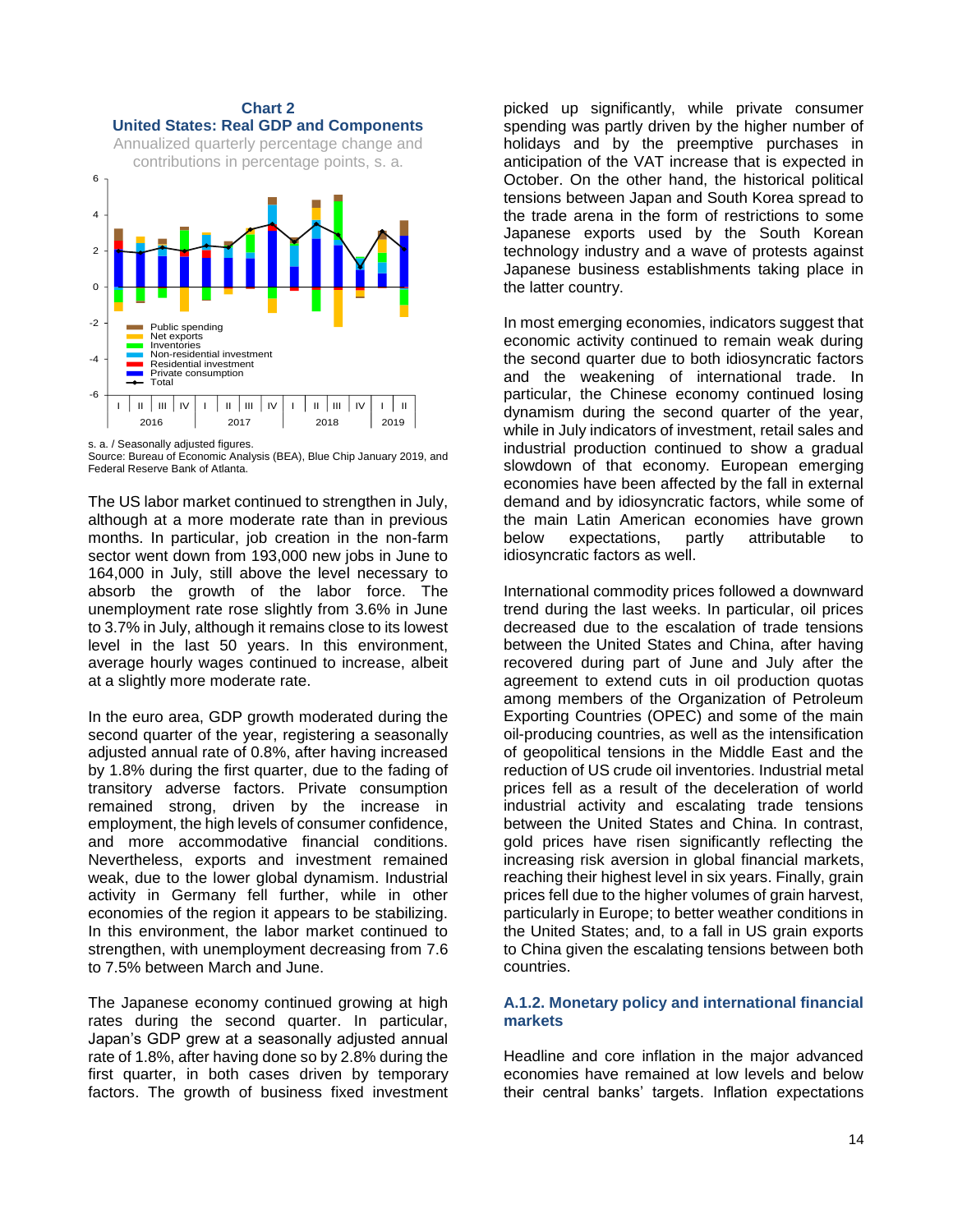drawn from surveys and market instruments have also remained at low levels. Particularly, in the United States, core inflation has been below 2% since the beginning of the year, while in the euro area and Japan it has not trended upwards significantly [\(Chart](#page-15-0)  [3\)](#page-15-0). In most emerging economies, headline inflation fell due to the lower energy products and food merchandise prices, remaining below their central banks' targets in various cases.

<span id="page-15-0"></span>

1/ Refers to the Personal Consumption Expenditure (PCE) deflator index. 2/ Excludes fresh food, energy, and the direct effect of the consumption tax increase.

3/ Excludes food, energy, and the effect of adjustments on indirect taxes (CPIX).

Source: Haver Analytics, BEA, Statistical Office of the European Union (Eurostat), and Statistics Bureau (Japan).

In this context, the central banks of several economies have started to adopt more accommodative monetary policy stances given the low levels of inflation, lower growth expectations and the greater risks faced by the world economy. Expectations that many central banks will continue cutting their reference rates have also strengthened [\(Chart 4\)](#page-15-1).

#### <span id="page-15-1"></span>**Chart 4 Reference Rates and Implied Trajectories in OIS Curves1/**

Percentage



effective overnight reference rate.

\* In the case of the US observed reference rate, the average interest rate of the federal funds target range is used (2.00% - 2.25%). Source: Bloomberg.

In its July meeting, as anticipated, the US Federal Reserve cut the target range for the federal funds rate by 25 basis points (bps) to 2.00-2.25%, the first target rate decrease since the financial crisis of 2008. In its policy statement, this central bank mentioned that, in light of the implications of global developments for the economic outlook as well as muted inflation pressures, it decided to lower the target range for the federal funds rate. The Fed highlighted that such action supports the view of a sustained expansion of economic activity, and inflation near its symmetric 2% target, although uncertainties about this scenario prevail. The Fed also announced that it will conclude the reduction of its securities holdings in August, two months earlier than mentioned in its March meeting. In this regard, the Federal Open Market Committee (FOMC) emphasized that, in determining the path to be followed by monetary policy, it will continue monitoring the available information and will take the appropriate measures to keep a sustained economic expansion, a strong labor market, and inflation levels around its target. In his press conference, the Federal Reserve Chairman highlighted that the reduction in the federal funds rate does not represent the beginning of a series of cuts but rather a midcycle adjustment. However, he insisted that the possibility of additional reductions is not ruled out. In this regard, market instruments are anticipating four 25 basis point-adjustments during the rest of 2019 and in 2020.

In its July meeting, the European Central Bank (ECB) left its policy rates unchanged. Nevertheless, the ECB modified its forward guidance regarding the trajectory of monetary policy by pointing out that its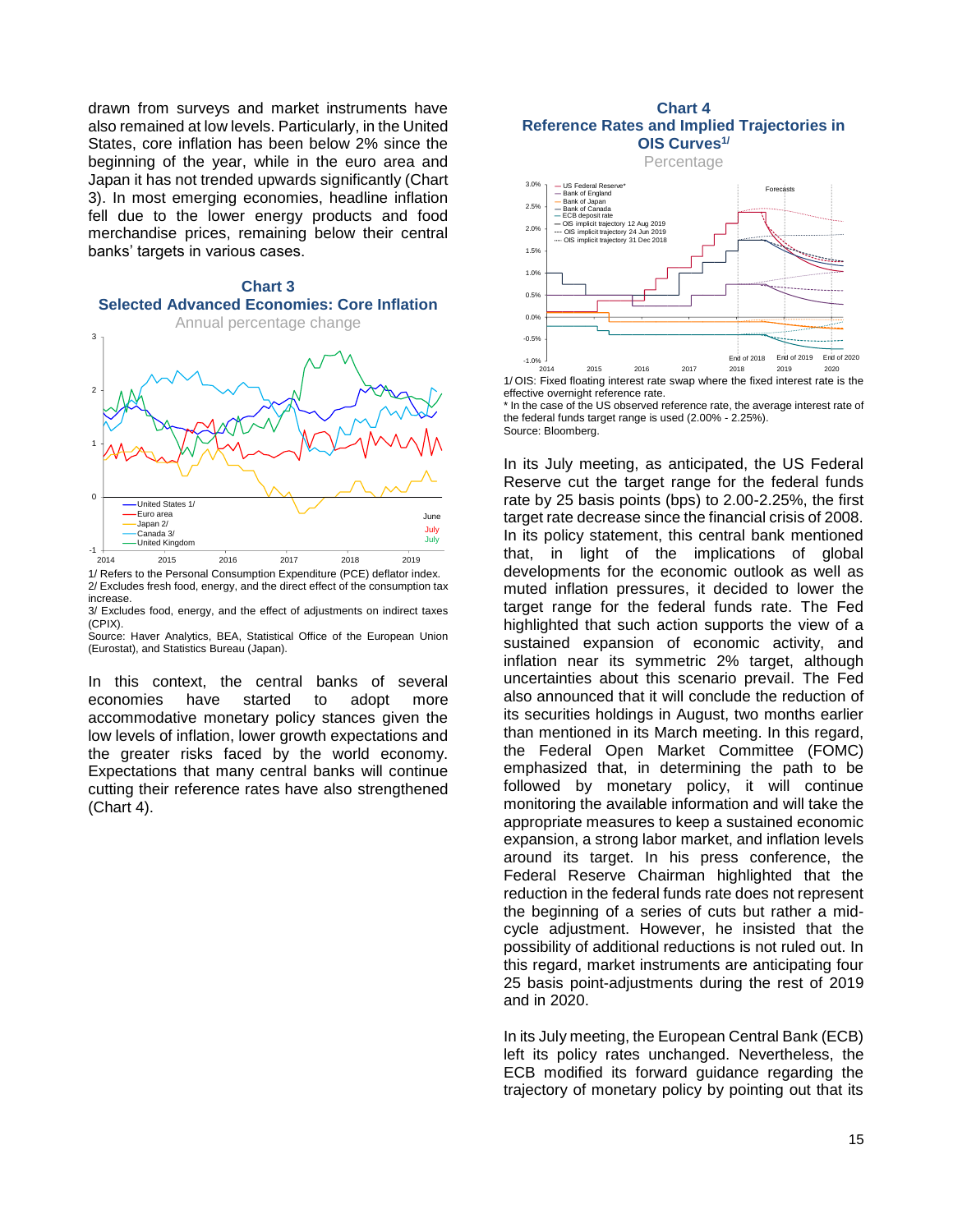key interest rates will remain at their present or lower levels at least throughout the first half of 2020. In that meeting, it also emphasized the need for keeping a highly accommodative monetary policy stance for a long period as inflation rates and expectations have been persistently below levels that consistent with its target and highlighted its commitment to symmetry in attaining the inflation target. This central bank is also analyzing additional monetary policy measures, including ways to reinforce its forward guidance on policy rates, actions to reduce the impact of negative interest rates, such as the design of a tiered system for banks' reserve requirements, and options for implementing a new asset purchase program.

In its July meeting, the Bank of Japan left its policy interest rates unchanged, reaffirming that it will keep them at extremely low levels until at least the spring of 2020. In its Outlook for Economic Activity and Prices Report of July, this central bank acknowledged that external risks to growth have increased due to the climate of greater protectionism and emphasized that it will not hesitate to adopt a more flexible monetary policy stance if the convergence of inflation to its target is put at risk.

In its July meeting, the Bank of Canada left its policy interest rate unchanged at 1.75%. In its message, this central bank mentioned that available figures for the second quarter suggest that economic activity recovered given the rebound in oil production and the fading of transitory factors. However, it highlighted that the effects of escalating trade and geopolitical tensions on both trade and investment have been greater than expected. In this environment, the Bank of Canada pointed out that risks for growth are biased to the downside, while those of a higher inflation have increased given that the greater trade disputes may be reflected in supply shocks. Considering the above, this central bank argued that its accommodative monetary policy stance continues being appropriate and underlined that it will closely follow the development of oil markets and trade policies worldwide.

In its August meeting, the Bank of England left its policy rate at 0.75% and did not modify the size of its stock of corporate and UK government bond purchases. The Bank of England reaffirmed that it will adjust its monetary policy stance in whichever direction is necessary if, as a result of the Brexit negotiations, substantial changes in growth and inflation expectations were to be observed. It pointed out that, under the assumption of an orderly Brexit, the most appropriate monetary policy stance to reach the 2% target in a sustained manner will be that of a

gradual and limited increase in its policy rate. Nevertheless, the Bank of England warned that such adjustment will depend on Brexit conditions and their impact on aggregate supply and demand and on the exchange rate. This central bank revised downwards its growth projections for 2019 and 2020, mainly reflecting the greater uncertainty about Brexit.

Other central banks of advanced economies, such as the Reserve Bank of Australia and the Reserve Bank of New Zealand, also eased their monetary policy stances, leaving their policy rates at historically low levels.

In emerging economies, several central banks adopted more accommodative monetary policy stances, including those of Saudi Arabia, Brazil, Costa Rica, United Arab Emirates, the Philippines, Hong Kong, India, Indonesia, Paraguay, Russia, South Africa, Thailand, and Ukraine. The case of the Bank of Turkey stood out, which surprised financial markets by cutting its reference rate by 425 basis points in July, in an environment where inflation has been below what this central bank had expected.

During practically the entire month of July, international financial markets continued to be supported by the more accommodative monetary policy stances of several central banks. In particular, the stock markets of the major economies reached historically high levels. Nevertheless, at the beginning of August, the announcement of new tariffs on Chinese imports by the United States, as well as the labeling by US authorities of China as an exchange rate manipulator, following the yuan depreciation, increased uncertainty in financial markets again. This trend intensified given the greater than expected slowdown exhibited by some economies, the uncertainty generated in the electoral process of Argentina, and political tensions in Hong Kong. The preceding was reflected in a reshuffling of investment portfolios towards lower-risk assets. Thus, in advanced economies the main stock markets fell and interest rates decreased to historically low levels. In addition, most yield curves flattened, and some even inverted, which may be reflecting the lower economic growth outlook, the lower levels of inflation, and the search for yield in an environment where a high percentage of fixedincome securities of this group of countries are traded at negative interest rates. Finally, stock exchange markets registered significant appreciations of safe haven currencies, such as the US dollar, the Swiss franc, and the Japanese yen [\(Chart 5\)](#page-17-0).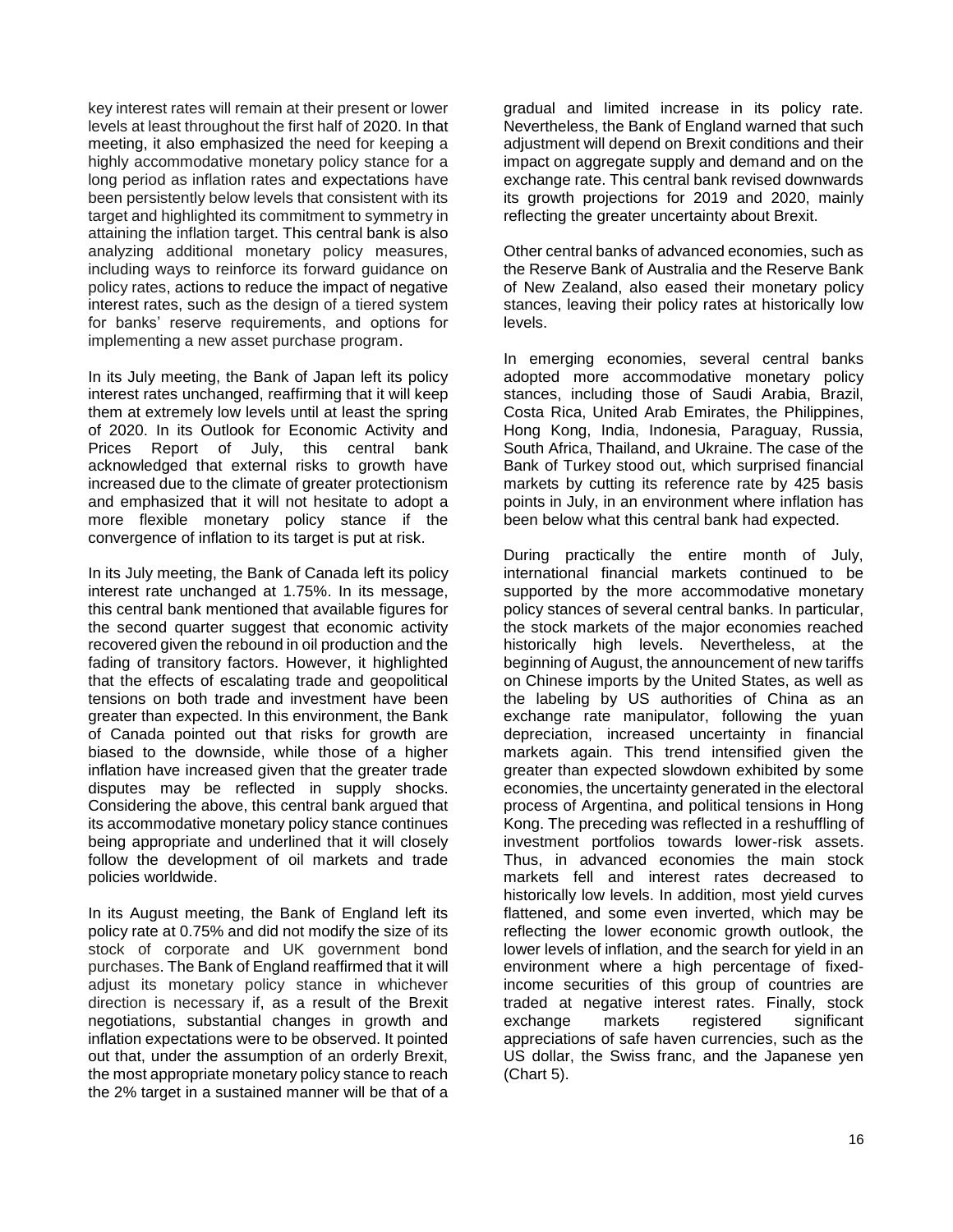<span id="page-17-0"></span>

1/ MSCI Emerging Markets Index (includes 24 countries).

2/ DXY: Weighted average of the nominal exchange rate of the six main world-traded currencies (calculated by Intercontinental Exchange, ICE) with the following weights: EUR (57.6%), JPY (13.6%), GBP (11.9%), CAD (9.1%), SEK (4.2%), and CHF (3.6%).

3/ J.P. Morgan Index constructed from a weighted average of the nominal exchange rate of emerging economies' currencies with the following weights: TRY (8.3%), RUB (8.3%), HUF (8.3%), ZAR (8.3%), BRL (11.1%), MXN (11.1%), CLP (11.1%), CNH (11.1%), INR (11.1%), and SGD (11.1%). Source: Bloomberg and ICE.

As to emerging economies, investment inflows to these countries have exhibited a mixed behavior since Banco de México's previous monetary policy decision. While debt markets registered stable capital inflows over most of the period, stock markets continued registering outflows. Nevertheless, in the latest weeks both have exhibited outflows. In this context, at the end of period, interest rates of government securities decreased significantly, exchange rates depreciated, and stock market indexes fell [\(Chart 6\)](#page-17-1).

# <span id="page-17-1"></span>**Chart 6 Emerging Economies: Financial Assets Performance from June 24 to August 12, 2019**



Note: Interest rates correspond to interest rate swaps for 2-year/10-year maturities. In the case of Argentina, rates in US dollars are used since they are the most liquid ones and those that reflect more adequately the performance of the fixed income market in that country. Source: Bloomberg.

Looking ahead, market participants are expected to remain attentive to the evolution of several risk factors that may lead to higher volatility and to a deterioration of international financial market conditions. Among those that stand out are the possibility of an intensification of tensions between the United States and other economies; a sharper deceleration of economic activity in a context where the scope of action of central banks is limited; an intensification of negative idiosyncratic events in emerging economies, as well as a possible contagion among its financial assets; and, an escalation of geopolitical tensions worldwide, mainly in the Middle East and Asia.

### **A.2. Current situation of the Mexican economy**

#### **A.2.1. Mexican markets**

Since Banco de Mexico's previous monetary policy decision to date, the prices of financial assets in Mexico reflected the effects of both the lower interest rates at all terms in advanced economies and episodes of volatility. Thus, the peso/dollar exchange rate depreciated 2.04% during the period, closing at 19.60 pesos per US dollar [\(Chart 7\)](#page-17-2). Forward outright trading conditions for the peso implied in FX spot options remained relatively stable, although at deteriorated levels when compared to other emerging economies [\(Chart 8\)](#page-18-0).

<span id="page-17-2"></span>

Note: For the Mexican peso volatility, the levels implied in 1-month exchange rate options are considered. For the interest rate, a Garch model (1,1) of daily fluctuations in all the curve since 2007 is considered. For exchange rate volatility, the Vimex published by MexDer is considered. Source: Prepared by Banco de México with Bloomberg and Proveedora Integral de Precios (PIP) data.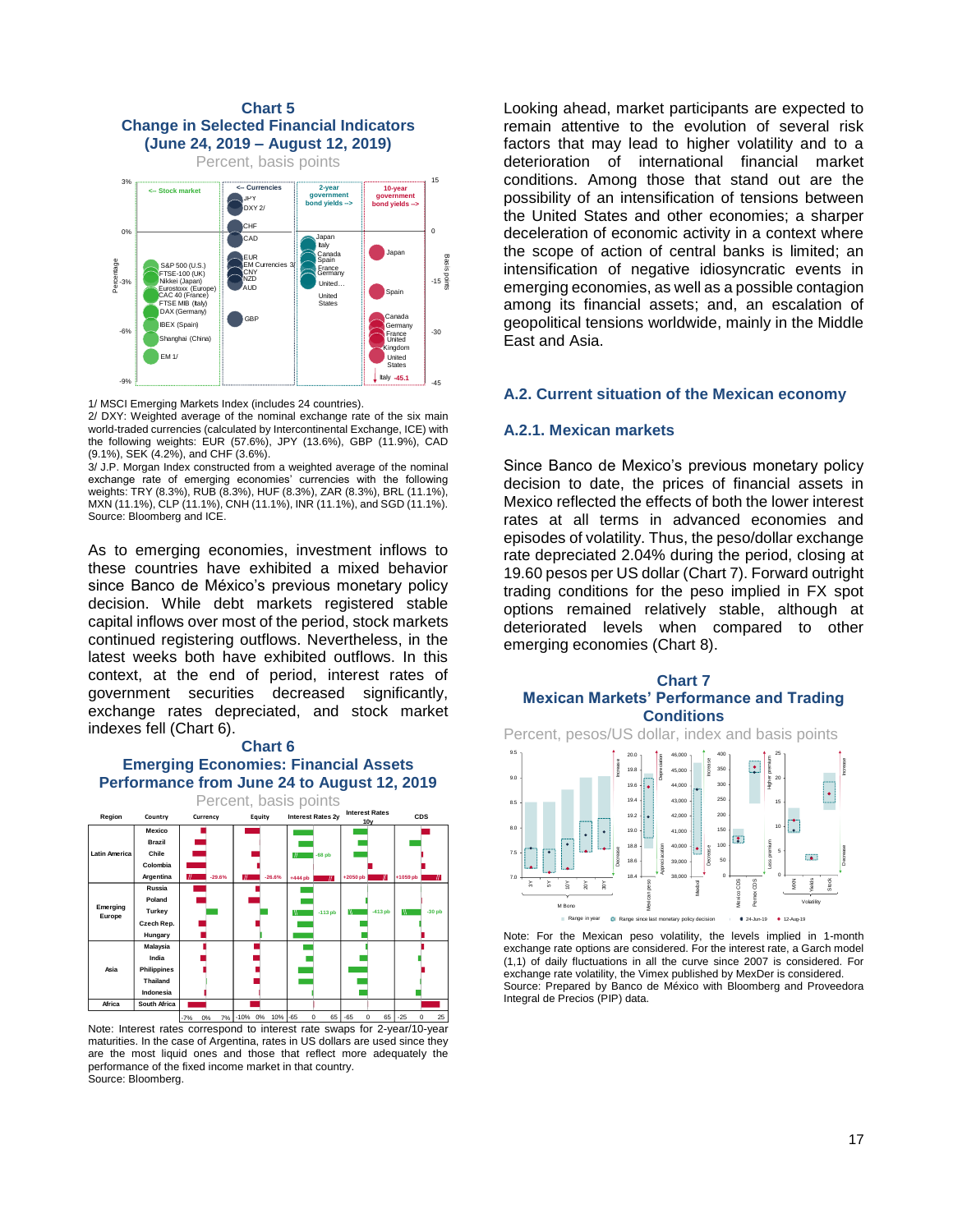#### <span id="page-18-0"></span>**Chart 8 Mexican Foreign Exchange Market Trading Conditions**

Index (5-day moving average) and pesos/US dollar



Note: Index calculated using the mean, volatility, skewness, kurtosis, bidask spread and mean of simple differentials, all of them related to quotes of intraday operations, and the total traded volume. After obtaining this data, the percentiles since 2011 are calculated and the average of the 7 percentiles for each day is considered. The black vertical line represents Banco de México's latest monetary policy decision. Source: Prepared by Banco de México with Reuters data.

Peso exchange rate expectations by forecasters from several financial institutions were adjusted downwards from 19.90 to 19.80 pesos per US dollar for the end of 2019 and from 20.23 to 20.00 pesos per US dollar for the end of 2020 (Chart 9).



Note: The black vertical line represents Banco de México's latest monetary policy decision.

Source: Bloomberg and Citibanamex survey.

Interest rates of government securities decreased by up to 49 basis points, mainly for the short and medium terms [\(Chart 10\)](#page-18-1). This decrease was again associated with the adjustments observed in most debt markets worldwide driven by expectations that the central banks of the main advanced economies will adopt even more accommodative monetary policy stances. The preceding occurred in a context of low trading volume and in which trading conditions deteriorated during certain days of the period [\(Chart](#page-18-2)  [11\)](#page-18-2).

<span id="page-18-1"></span>

#### <span id="page-18-2"></span>**Chart 11 Mexican Government Debt Market Trading Conditions and Jun-27 Bond Rate**



Note: Index calculated with the changes in bonds' interest rates, volatility of events, bid-ask spread, the average of the differences in quotes of intra-day operations, and the daily interbank and customer traded volume. Considering the aforementioned, percentiles since 2016 and the average of percentiles for every day are calculated. The vertical line represents the date of Banco de México's latest monetary policy decision. Source: Calculated by Banco de México with data from Bloomberg, PIP and brokerage firms.

As to expectations regarding the path of the monetary policy target rate implied in the yield curve structure, these were adjusted downwards vis-à-vis the levels observed in the previous period [\(Chart 12\)](#page-19-0). In this regard, both expectations of private sector analysts surveyed by Citibanamex and those implied by market instruments do not anticipate changes to the target rate for the monetary policy decision of August, although in the days prior to the monetary policy decision some analysts adjusted their expectations to a cut in August. For the end of 2019,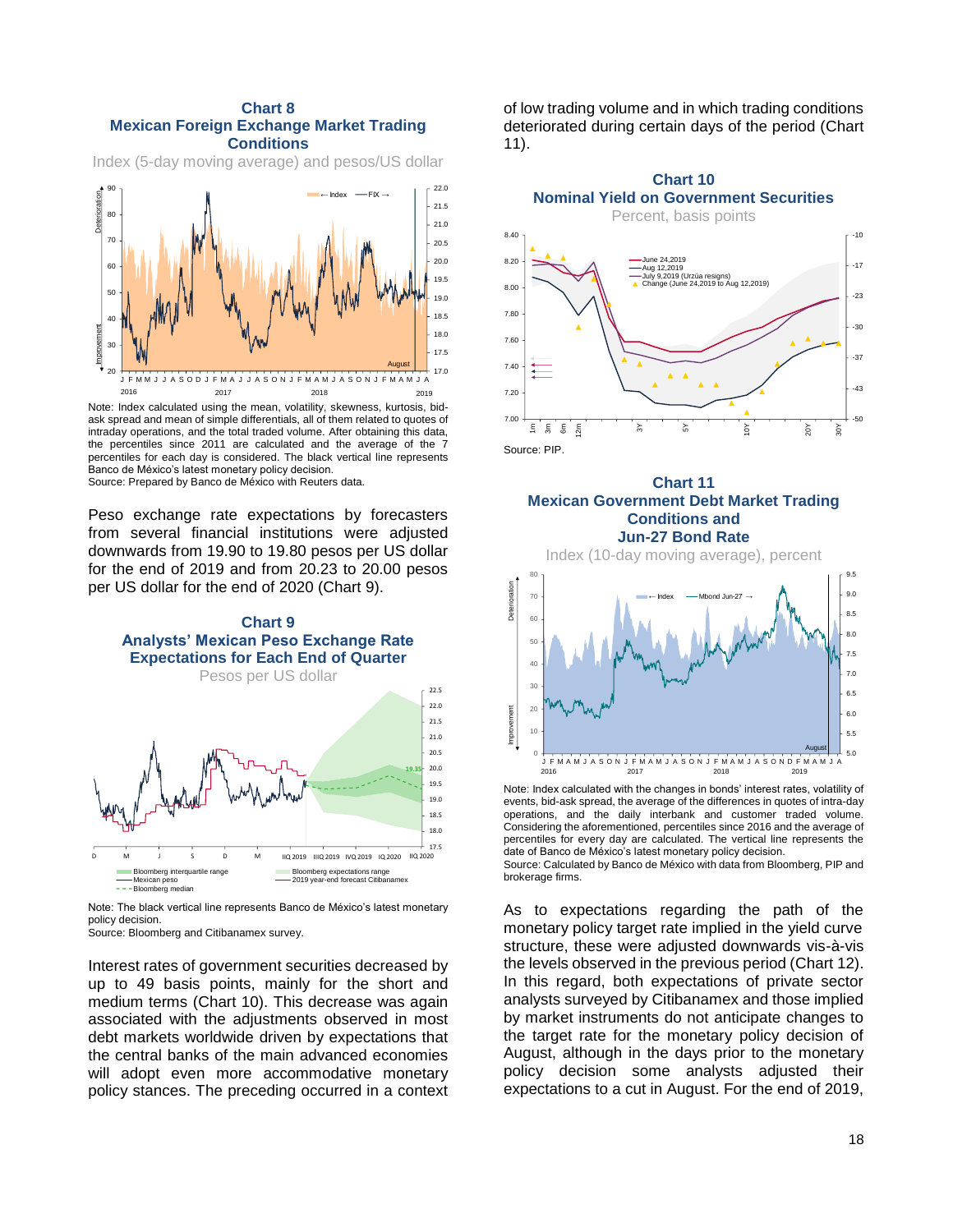both expectations implied in market rates and the median of the latest survey among forecasters anticipate a 50 bp cut in the policy rate.

<span id="page-19-0"></span>

# **A.2.2. Economic activity in Mexico**

According to INEGI's GDP flash estimate, during the second quarter of 2019, the stagnation that Mexico's economic activity has been registering in the previous quarters continued [\(Chart 13\)](#page-19-1). Such behavior was due to the greater weakness of several components of aggregate demand, in a context of marked uncertainty stemming from both domestic and external factors. In particular, gross fixed investment continued showing an unfavorable performance, while private consumption remained weak. In contrast, manufacturing exports recovered.

As for external demand, despite the weakening of world trade and the escalation of trade tensions, during the second quarter of 2019 manufacturing exports recovered relative to the deceleration displayed in the previous two quarters. In particular, exports to the United States continued trending upwards, while those to the rest of the world registered a slight recovery vis-à-vis the levels observed during most of 2018 and early 2019 [\(Chart](#page-19-2)  [14\)](#page-19-2). By type of commodity, automotive exports continued exhibiting a positive trajectory, while the rest of manufactures decelerated slightly towards the end of the period.

**Chart 13 Gross Domestic Product**

Quarterly percentage change, s. a.

<span id="page-19-1"></span>

1/ Figures for the second quarter of 2019 correspond to INEGI's GDP quarterly flash estimate.

Source: Mexico's National Accounts System (SCNM, for its acronym in Spanish), INEGI.

<span id="page-19-2"></span>

s. a. / Seasonally adjusted series and trend series based on data in nominal USD. The former is represented by a solid line and the latter by a dotted line.

Source: Prepared by Banco de México with data from the Tax Administration Service (SAT, for its acronym in Spanish), the Ministry of the Economy (SE, for its acronym in Spanish), Banco de México, the National Institute of Statistics and Geography (INEGI, for its acronym in Spanish), Mexico's Merchandise Trade Balance, and the National System of Statistical and Geographical Information (SNIEG, for its acronym in Spanish).

As for domestic demand, according to its monthly indicator, during April-May 2019 the weakness that private consumption has been showing since the end of 2018 continued. This reflected the lackluster performance that services consumption has been exhibiting since late 2018, as well as the stagnation of the consumption of goods, which is largely explained by the unfavorable behavior of consumption of imported goods. More timely indicators of consumption, albeit of less coverage, exhibited a relatively weak performance during the second quarter of 2019. In particular, although retailers' earnings recovered moderately, the sales of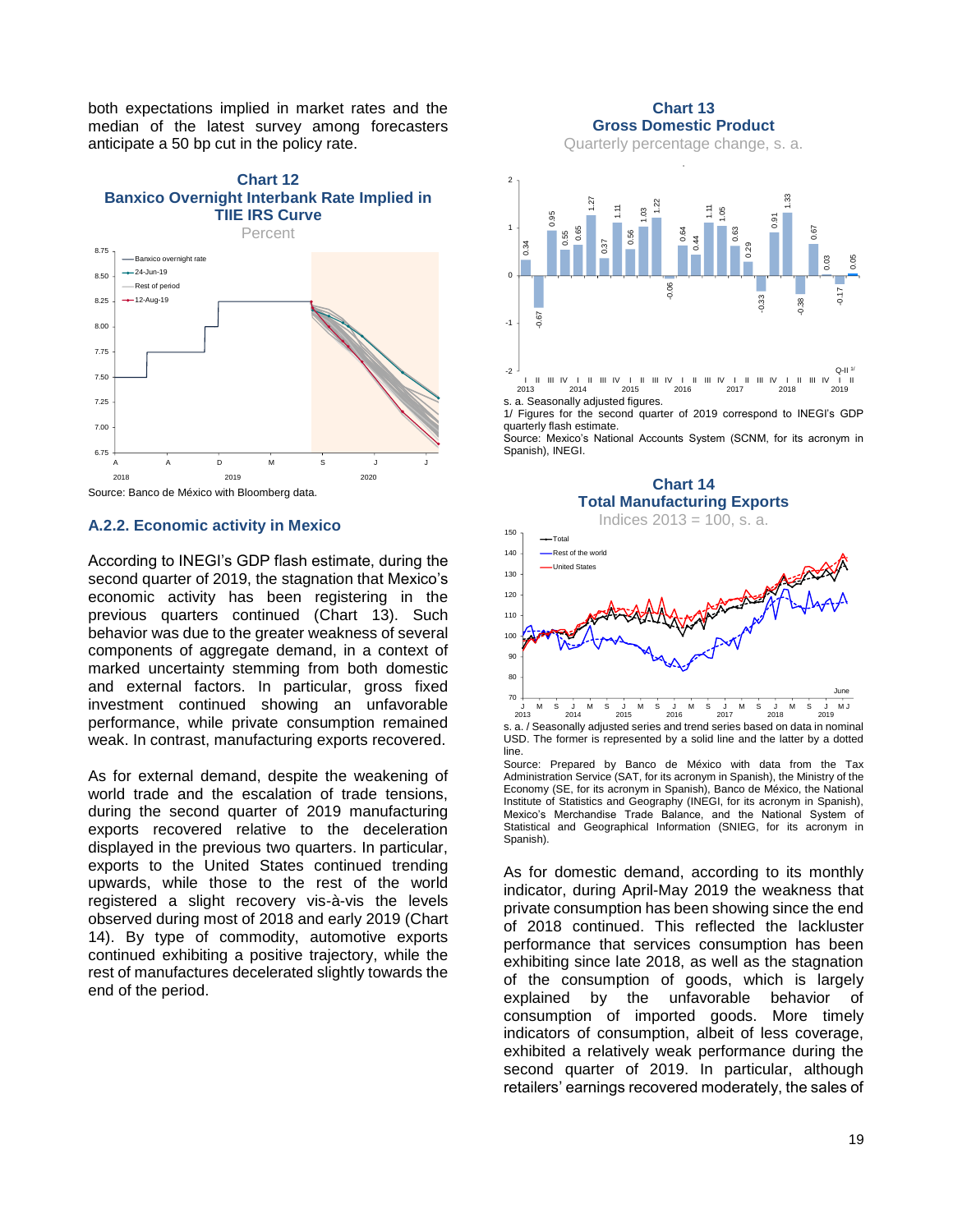manufacturing industries that are more correlated with the consumption of domestically produced goods remained at a standstill. In turn, sales of light vehicles continued on a negative trend. Regarding gross fixed investment, the negative trend it has been following since early 2018 became more evident, even reaching its lowest level since August 2014. Indeed, both investment in construction and in imported machinery and equipment contracted significantly during April-May.

As for production, the latest information suggests that the lackluster growth of Mexico's economic activity during the second quarter of 2019 may be associated with the weakness of secondary activities as well as with the contraction of primary activities, while services showed a moderate recovery [\(Chart 15\)](#page-20-0). Within industrial activity, the downward trajectory of construction followed since the early part of 2018 further intensified, while mining continued trending downwards [\(Chart 16\)](#page-20-1). Manufacturing exhibited a certain recovery vis-à-vis the deceleration it had registered during the second half of 2018 and early 2019. The behavior of services during April-May was mainly explained by the positive contribution of the items of transportation, warehousing and information; accommodation and food services; and arts, entertainment and other services (except public administration). In contrast, there was a decline in the items of retail and wholesale trade; professional, scientific and technical services; and administrative and support and waste and management and remediation services.

<span id="page-20-0"></span>

**Chart 15**

s. a. / Seasonally adjusted and trend series. The former is represented by a solid line and the latter by a dotted line.

1/ Figures up to May 2019.

2/ Monthly Industrial Activity Indicator figures up to June 2019. Source: Mexico's National Accounts System (SCNM, for its acronym in Spanish), INEGI.

<span id="page-20-1"></span>

s. a. / Seasonally adjusted and trend series. The former is represented by a solid line and the latter by a dotted line. 1/ Figures in parentheses correspond to its share in the total in 2013.

Source: Mexico's National Accounts System (SCNM, for its acronym in Spanish), INEGI.

As to the economy's cyclical position, during the second quarter of 2019 slack conditions in the economy continued to loosen even more than expected, widening the negative output gap [\(Chart](#page-21-0)  [17\)](#page-21-0). As to labor market conditions, both national and urban employment rates continued at levels above those reported during most of 2018 [\(Chart 18\)](#page-21-1). The deceleration in the growth rate of the number of IMSS-insured jobs also persisted. Given the behavior of productivity and real average earnings, unit labor costs in the overall economy remained at a level similar to that reported in the previous quarter. At the beginning of the second quarter of 2019, manufacturing unit labor costs continued on a positive trajectory, reaching relatively high levels [\(Chart 19\)](#page-21-2).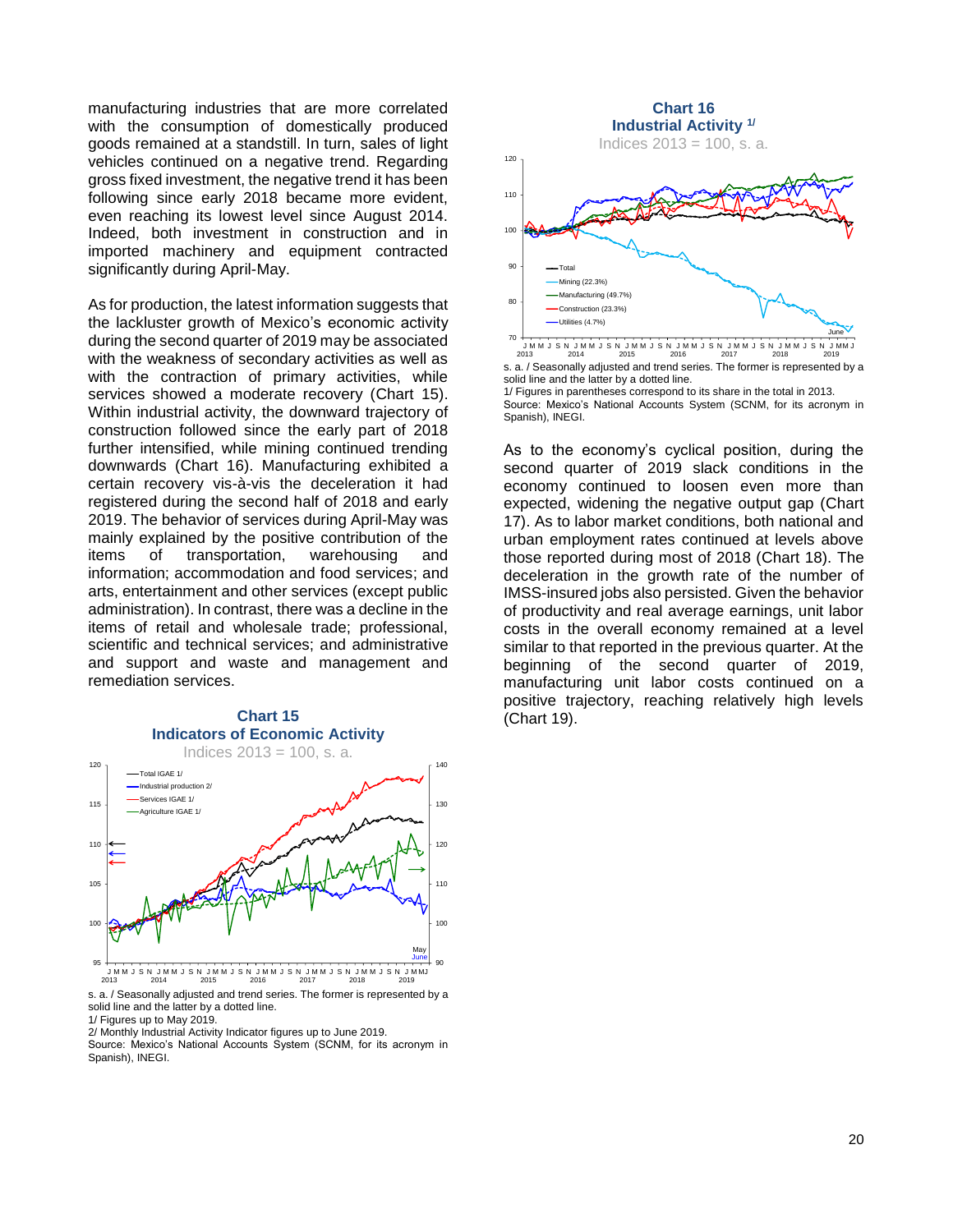<span id="page-21-0"></span>

-12 J M S J 2008 2009 J M S 2010 M S J 2011 M S J 2012 M S J 2013 M S J 2014 M S J 2015 M S J 2016 M S J 2017 M S J 2018 M S J 2019 M J

s. a. / Calculations based on seasonally adjusted figures.

1/ Output gap estimated with a tail-corrected Hodrick-Prescott filter; see Banco de México (2009), "Inflation Report (April-June 2009)", p.74. 2/ GDP figures up to the second quarter of 2019 and of IGAE implicit up to

June, consistent with timely figures. 3/ Output gap confidence interval calculated with a method of unobserved components.

4/ Excludes both oil and gas extraction, support activities for mining, and petroleum and coal products' manufacturing.

Source: Prepared by Banco de México with INEGI data.

<span id="page-21-1"></span>



s. a. / Seasonally adjusted and trend series. The former is represented by a solid line and the latter by a dotted line.

Source: National Survey of Occupations and Employment (ENOE, for its acronym in Spanish), INEGI.

#### <span id="page-21-2"></span>**Chart 19 Global Indicator of Labor Productivity (IGPLE, for its acronym in Spanish) and Unit Labor Costs 1/**



s. a. / Seasonally adjusted and trend series. The former is represented by a solid line and the latter by a dotted line. Trend series estimated by Banco de México.

1/ Productivity based on hours worked.

e/ Figures for the second quarter of 2019 are estimates of Banco de México based on SCN-INEGI's GDP flash indicator.

Source: IGPLE published by INEGI. Unit labor costs prepared by Banco de México with INEGI data.

In June 2019, domestic financing to the private nonfinancial sector displayed an annual growth rate in real terms lower than that observed during the first quarter of the year. As for its components, credit to private firms slowed down due mainly to the lower pace of growth of bank credit. In turn, housing credit continued showing a high dynamism, while consumer credit kept expanding at a low growth rate. With regards to interest rates, those related to firm financing did not change significantly at the margin, although they remain at high levels. Mortgage interest rates have remained stable since the second quarter of 2017, while those of credit cards continue trending upwards and those related to personal loans have increased at the margin. Regarding portfolio quality, firms and mortgage delinquency rates remained at low levels, while those related to consumption did not register significant changes, although they remain at high levels. May are solid to the second of the second to the second that the second contract the second contract of the second contract of the second contract the second contract the second contract the second contract the second cont

## **A.2.3. Developments in inflation and inflation outlook**

Between June and July 2019, annual headline inflation decreased from 3.95 to 3.78%, showing a downward trend [\(Chart 20](#page-22-0) and [Table 1\)](#page-23-0). Between June and July 2019, annual headline inflation went down from 3.95 to 3.78%, continuing to trend downwards vis-à-vis the high levels registered in 2017 [\(Chart 20](#page-22-0) and [Table 1\)](#page-23-0). The reduction in annual headline inflation between these two months was mainly due to the reduction that non-core inflation has continued to exhibit.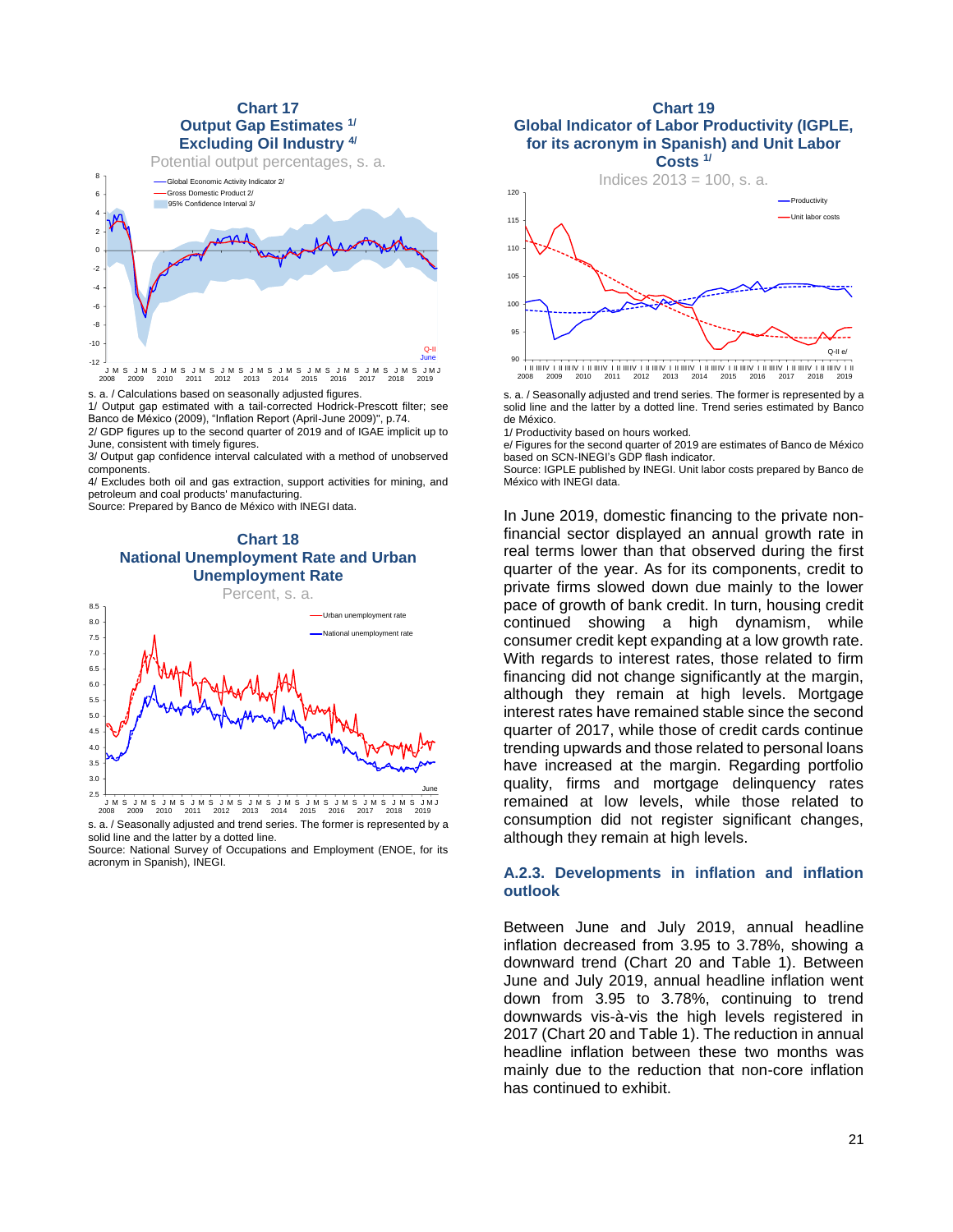<span id="page-22-0"></span>

Source: Banco de México and INEGI.

In June and July 2019, annual core inflation was 3.85 and 3.82%, respectively, maintaining its persistence at levels around 3.80%. Within this component, the high annual rates of change of food merchandise prices –though these have decreased at the margin– [\(Chart 21\)](#page-22-1) and services [\(Chart 22\)](#page-22-2) continue to stand out. Indeed, although decreases in the annual rates of change of the prices of some services are beginning to be observed, this is not a generalized pattern and several services are still growing at annual rates above 5%. In contrast, the annual rates of change of non-food merchandise prices remain at relatively stable levels below 3%.

<span id="page-22-1"></span>

Source: Banco de México and INEGI.

<span id="page-22-2"></span>**Chart 22 Merchandise and Services Core Price Subindex** Annual percentage change



Annual non-core inflation remained on a downward trend, going from 4.19 to 3.64% between June and July 2019 [\(Chart 23](#page-22-3) and [Table 1\)](#page-23-0). This result is largely associated with a decline in the growth rate of energy goods prices. In particular, of the 17 basis points by which annual headline inflation decreased, 16 can be accounted for by the lower contribution of gasoline and L.P. gas prices. Although the annual growth rates of fruit and vegetable prices have also fallen, those of livestock product prices continue to increase.

<span id="page-22-3"></span>

The medians for short-term inflation expectations drawn from Banco de México's Survey of Private Sector Forecasters remained relatively stable, although some exhibited adjustments. Between May and July, the median of headline inflation expectations for the end of 2019 was adjusted downwards from 3.75 to 3.65%, while that for the core component increased from 3.60 to 3.66%. At the same time, the medians for headline and core inflation for the end of 2020 remained at 3.60 and 3.40%, respectively. Thus, implied non-core inflation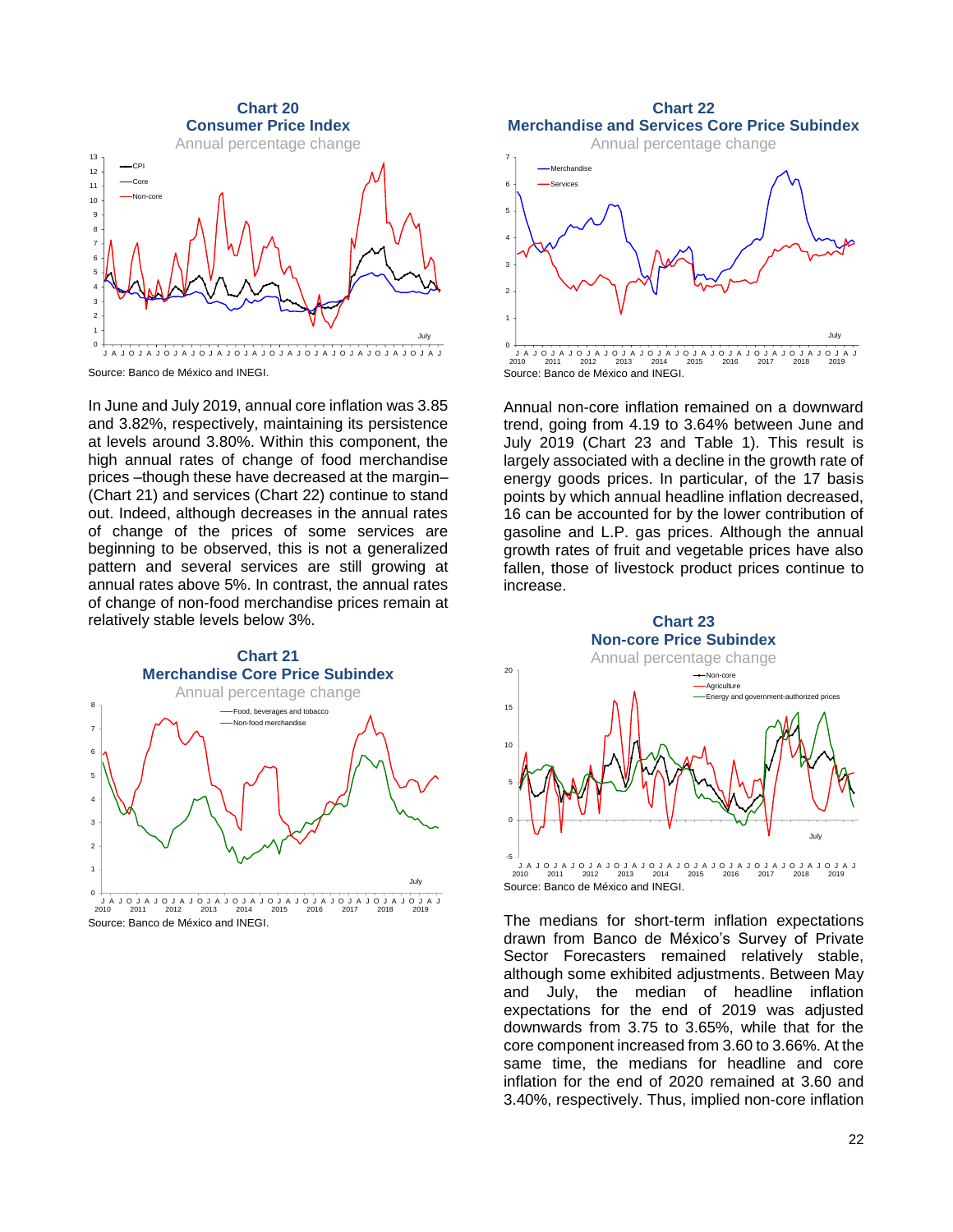expectations for the end of 2019 adjusted downwards from 4.24 to 3.76%, while those for the end of 2020 remained at around 4.35%. As to the medians of headline and core inflation for the medium-term (next four years), these decreased from 3.54 to 3.50% and from 3.48 to 3.41% between May and July, respectively, while those of headline and core inflation expectations for the longer term (five to eight years) remained at 3.50 and 3.40%, respectively. Thus, expectations for both headline and core inflation remain at levels above the 3% inflation target. Finally, inflation expectations implicit in long-term market instruments (drawn from 10-year government bonds) decreased slightly between May and July, although they remained at levels close to 3.50%, while the inflation risk premium also decreased marginally.

As for risks to inflation, the following stand out. To the upside, that core inflation continues to show persistence. Also, there is the possibility that the peso exchange rate comes under pressure stemming from external or domestic factors. Additional risks are the threat by the United States to impose tariffs on Mexican imports and the adoption

of compensatory measures, although these risks have dissipated somewhat; that energy prices revert their trend or that agricultural and livestock product prices exhibit increases; weak public finances; and, that global protectionist measures escalate. In addition, given the magnitude of several wage revisions, that cost-related pressures arise, insofar as such revisions exceed productivity gains. Regarding downside risks, the peso exchange rate may appreciate, possibly associated with a context of more accommodative monetary policy stances and lower interest rates worldwide, or in case greater certainty arises regarding the trade relation with the United States. Another downside risk is that the prices of certain goods included in the non-core subindex register lower rates of change, as observed in the case of energy goods, due to the greater weakness exhibited by the world economy, which would also contribute to reduce core inflation. In addition, that slack conditions widen more than anticipated, which would impact the behavior of core inflation. Given the aforementioned, high uncertainty still persists regarding the risks that might affect inflation.

<span id="page-23-0"></span>

| Item                                    | May 2019 | <b>June 2019</b> | <b>July 2019</b> |
|-----------------------------------------|----------|------------------|------------------|
| <b>CPI</b>                              | 4.28     | 3.95             | 3.78             |
| Core                                    | 3.77     | 3.85             | 3.82             |
| <b>Merchandise</b>                      | 3.82     | 3.92             | 3.85             |
| Food, beverages and tobacco             | 4.88     | 5.01             | 4.87             |
| Non-food merchandise                    | 2.78     | 2.84             | 2.78             |
| <b>Services</b>                         | 3.69     | 3.75             | 3.79             |
| Housing                                 | 2.83     | 2.84             | 2.86             |
| Education (tuitions)                    | 4.86     | 4.86             | 4.91             |
| Other services                          | 4.30     | 4.39             | 4.40             |
| Non-core                                | 5.78     | 4.19             | 3.64             |
| <b>Agriculture</b>                      | 6.08     | 6.23             | 6.33             |
| Fruits and vegetables                   | 11.26    | 9.32             | 5.61             |
| Meats, poultry, fish and eggs           | 3.29     | 4.89             | 7.06             |
| Energy and government-authorized prices | 5.50     | 2.83             | 1.73             |
| Energy products                         | 6.51     | 2.51             | 0.76             |
| Government-authorized prices            | 3.64     | 3.74             | 4.04             |

## **Table 1 Consumer Price Index and Components** Annual percentage change

Source: INEGI.